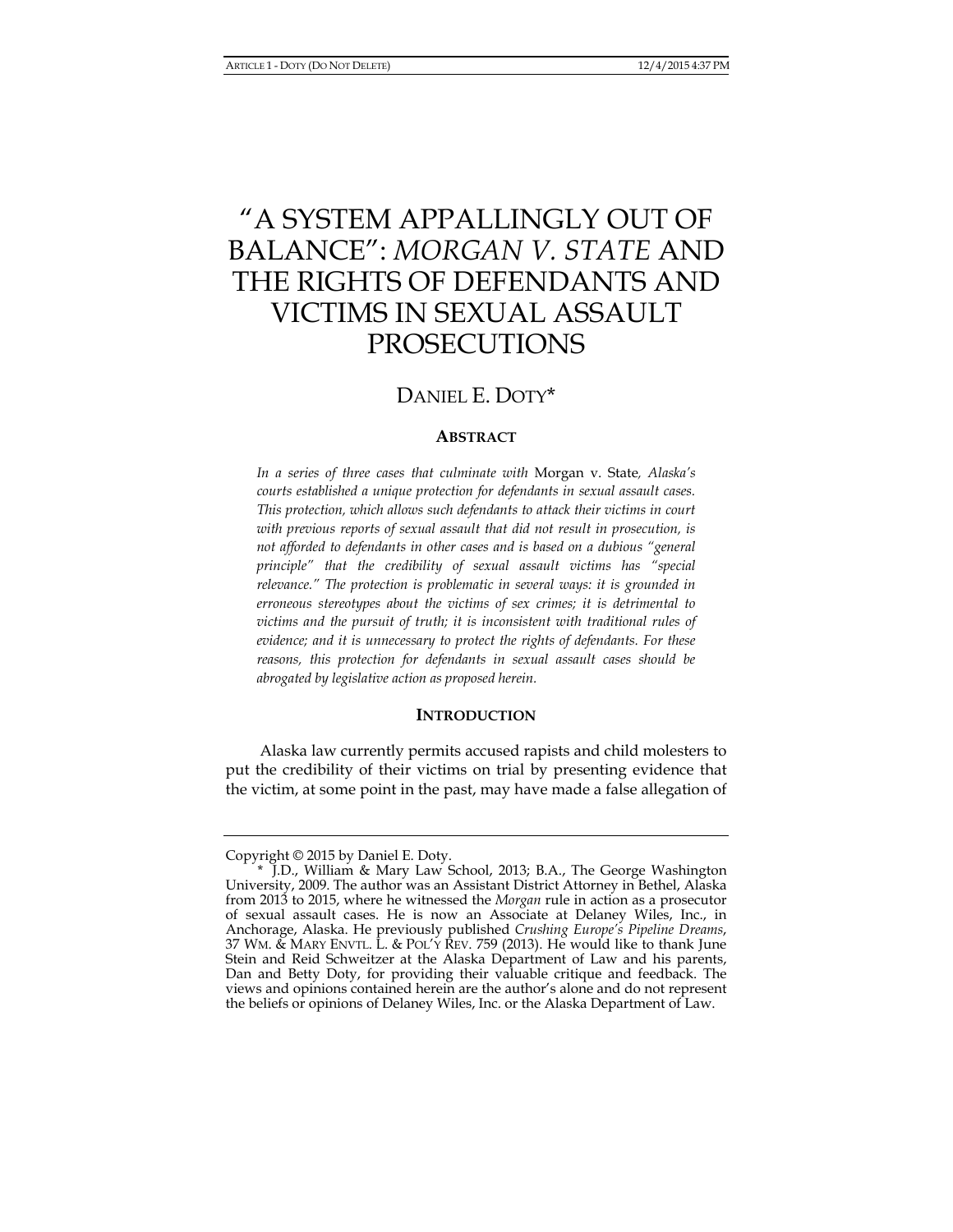rape or sexual abuse of a child against another person. The law was established in a series of three cases exempting evidence about the credibility of rape victims from the general ban on propensity evidence. In the first two cases, *Covington v. State*1 and *Johnson v. State*, 2 the Alaska Court of Appeals began to carve out the credibility exception without addressing the conflict with the Alaska Rules of Evidence. The third case, *Morgan v. State*, 3 incorrectly cited *Covington* and cases from other jurisdictions in support of a non-existent general principle that the credibility of sexual assault and sexual abuse victims carries a "special relevance" that exempts it from the ordinary restrictions of the rules of evidence.4

The Court of Appeals established with these three cases a right for defendants accused of sex crimes that does not extend to other defendants. In doing so, it has limited the rights of sex crime victims in a manner that is unparalleled in the rights of victims of other crimes. Alaska's Court of Appeals has perpetuated the common myth that false reports of sexual assault are a frequent occurrence and that the women who make them will do so again and again.<sup>5</sup> The unnecessary and harmful protection created by the *Morgan* exception conflicts with the true general principles of evidentiary law, and must be changed.

This Article seeks to explain the evolution of the law in Alaska and

2. 889 P.2d 1076 (Alaska Ct. App. 1995).

[A] restatement of the principle that, in sexual assault prosecutions, a complaining witness's prior false accusation of sexual assault can indeed have a special relevance—a relevance that removes this evidence from the normal ban on attacking a witness's general character for honesty through the use of specific instances of dishonesty.

*Id.*

 5. This Article focuses on female victims of sexual violence as a deliberate choice reflective of the epidemic of violence against women in Alaska. *See Intimate Partner Violence and Sexual Violence in the State of Alaska: Key Results from the 2010 Alaska Victimization Survey*, COUNCIL ON DOMESTIC VIOLENCE & SEXUAL ASSAULT (2010), http://justice.uaa.alaska.edu/research/2010/1004.avs\_2010/ 1004.07a.statewide\_summary.pdf (providing measures of intimate partner violence and sexual violence from survey of 871 adult women in Alaska). The choice of wording is not intended to diminish or overlook the painful and frequent victimization of men and boys. *See generally* Shanta R. Dube et al., *Long-Term Consequences of Childhood Sexual Abuse by Gender of Victim*, 28 AM. J. OF PREVENTATIVE MED. 430, 430–38 (2005) (finding approximately 16 percent of males were sexually abused by the age of 18). The changes sought in this Article are intended to benefit and protect all sexual assault victims, regardless of gender.

 <sup>1. 703</sup> P.2d 436 (Alaska Ct. App. 1985).

 <sup>3. 54</sup> P.3d 332 (Alaska Ct. App. 2002).

 <sup>4.</sup> *Id*. at 336. Specifically, the court characterized the Confrontation Clause rationale as follows: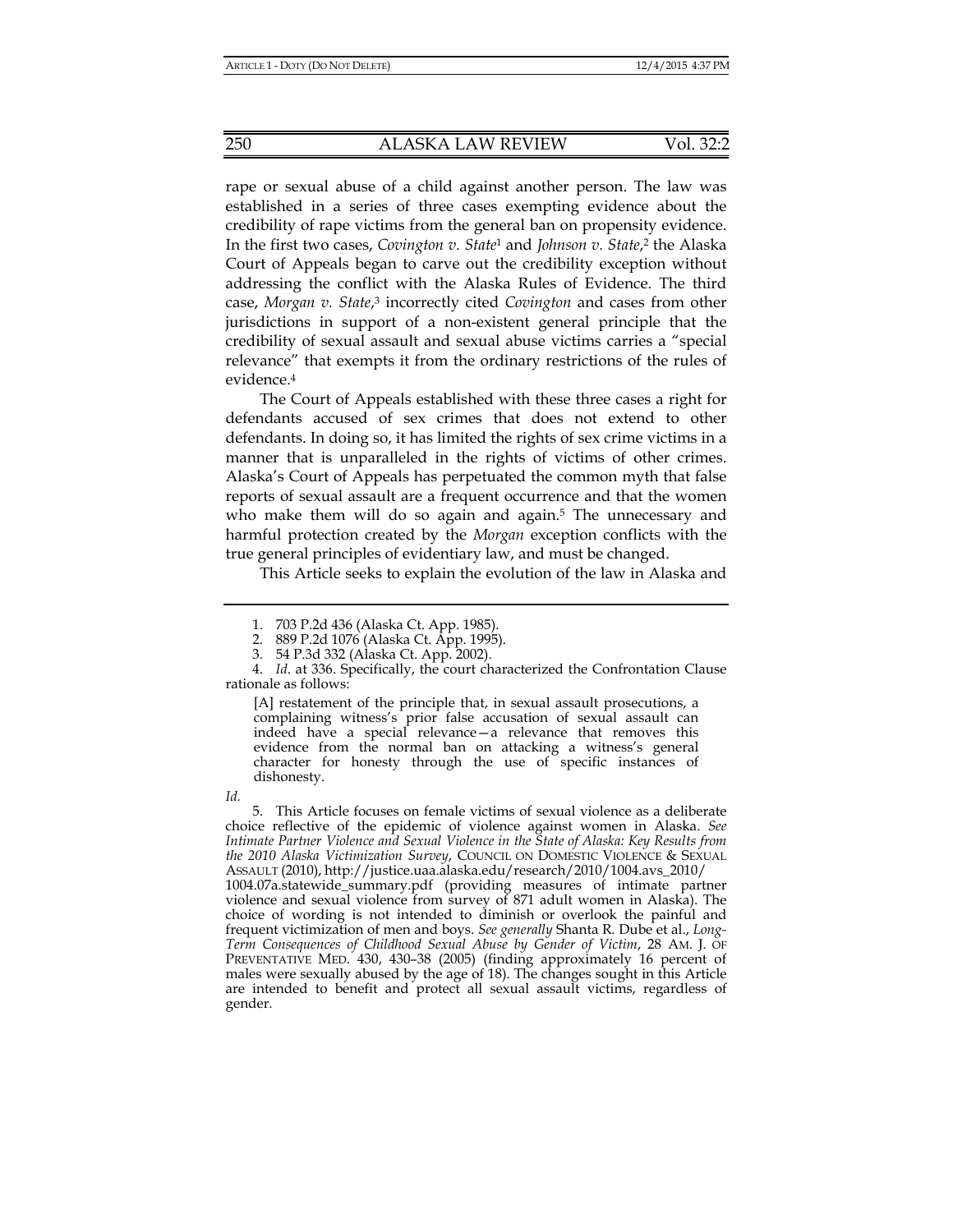provide a useful recommendation for its amendment. Section I addresses the law as it existed prior to *Morgan*. Section II of this Article discusses the *Morgan* exception from the general ban on propensity evidence as it evolved from *Covington* and *Johnson* to *Morgan*. Section III contains an application of the exception in its current state to two factual examples, which highlights its practical failings. Section IV addresses defects in the exception's factual and legal underpinnings. Section V contains a proposal for legislative action to change the law, and Section VI concludes.

#### **I. THE LAW PRIOR TO** *MORGAN*

#### **A. The General Ban on Using Prior Bad Acts to Prove Character Traits**

Alaska Rule of Evidence 404(a) bars the admission of character evidence. Rule 404(a) states that, in general, "[e]vidence of a person's character or a trait of character is not admissible for the purpose of proving that the person acted in conformity therewith on a particular occasion . . . ."6 There are three exceptions to this rule. First, evidence of a relevant character trait of a defendant can be admitted in a criminal prosecution.7 Second, evidence of a relevant character trait of a crime victim can be admitted if (1) the party seeking to admit it applies for an order of the court, (2) the court conducts a hearing outside of the presence of the jury to determine if the evidence is relevant and not unduly prejudicial or confusing, (3) the court issues an order that clearly identifies what evidence may be introduced and the nature of the questions that will be permitted, and (4) in a prosecution for sexual assault or attempted sexual assault, the victim's conduct occurred less than a year before the date of the offense charged.8 Finally, evidence of a witness's character may be admitted under Rules 607, 608, and 609.9 Unless these exceptions for defendants, victims, or witnesses are met, evidence of character traits is categorically excluded from the proceedings. In other words: character evidence is presumptively inadmissible unless the proponent establishes otherwise.

 <sup>6.</sup> ALASKA R. EVID. 404(a).

 <sup>7.</sup> *Id*. 404(a)(1).

 <sup>8.</sup> *Id.* 404(a)(2). Evidence of a victim's conduct in a sexual assault prosecution may be admitted if more than a year old if the proponent makes a persuasive showing that it is necessary. *Id.*

 <sup>9.</sup> *Id.* 404(a)(3).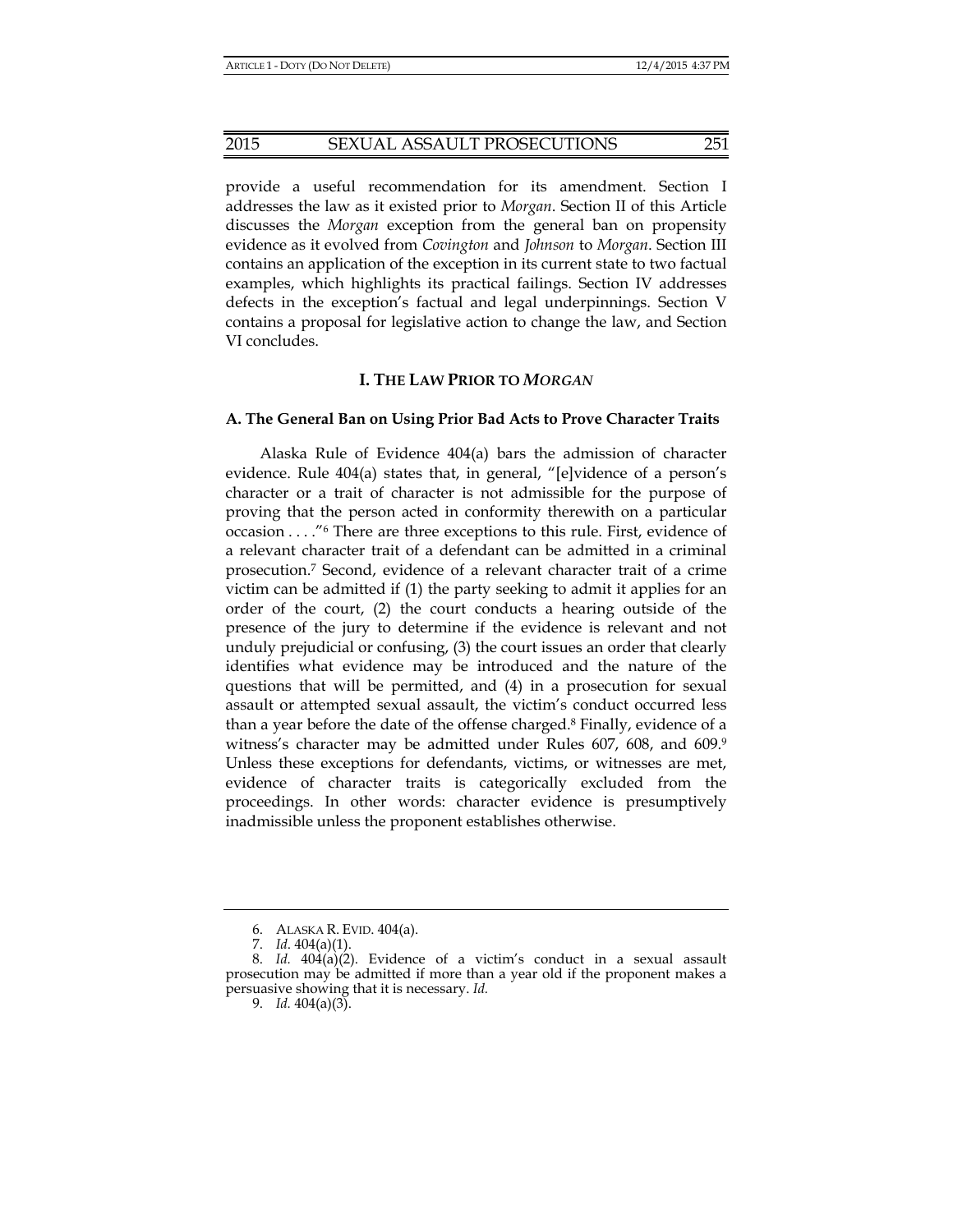#### **B. How to Prove a Character Trait**

There is a difference between a "character trait" and the evidence that tends to prove or disprove the existence of a character trait.10 "The defendant is a violent person," or "the witness is dishonest" are examples of relevant character traits. In and of themselves, these "traits" are not evidence; rather, they must be established by evidence. Rule 404(a), discussed above, establishes when and where a party may seek to prove a character trait, but the rule provides no guidance on how to establish or prove the existence of that trait. For such guidance one must look outside Rule 404(a) to Rules 404(b), 405, and 607 through 609.

Alaska Rule of Evidence 404(b) establishes a strict bar on the use of specific prior instances of conduct for the sole purpose of proving a character trait. Specifically, Rule 404(b)(1) states:

Evidence of other crimes, wrongs, or acts is not admissible if the sole purpose for offering the evidence is to prove the character of a person in order to show that the person acted in conformity therewith. It is, however, admissible for other purposes, including, but not limited to, proof of motive, opportunity, intent, preparation, plan, knowledge, identity, or absence of mistake or accident.<sup>11</sup>

As with Rule 404(a), there are exceptions to this ban on propensity evidence. One of these exceptions is enumerated in the rule itself: evidence of specific prior bad acts is admissible to establish facts other than the character of a person. Others are enumerated in the subsections of Rule 404(b). These subsections allow the prosecutor, with certain restrictions and predicate requirements, to present evidence that the defendant committed similar acts in the past in prosecutions alleging (1) sexual assault or abuse of a minor, $12$  (2) sexual assault or attempted

 <sup>10.</sup> *See id.* 405 (establishing the methods of proving character). That such a rule exists demonstrates that the court considers the existence of character traits to be a separate and distinct piece of information or evidence from the opinions, actions, and observations that could be used to prove whether or not a person possesses such a trait.

 <sup>11.</sup> *Id.* 404(b)(1).

 <sup>12.</sup> *Id.* 404(b)(2). The rule states that:

In a prosecution for a crime involving a physical or sexual assault or abuse of a minor, evidence of other acts by the defendant toward the same or another child is admissible if admission of the evidence is not precluded by another rule of evidence and if the prior offenses (i) are similar to the offense charged; and (ii) were committed upon persons similar to the prosecuting witness.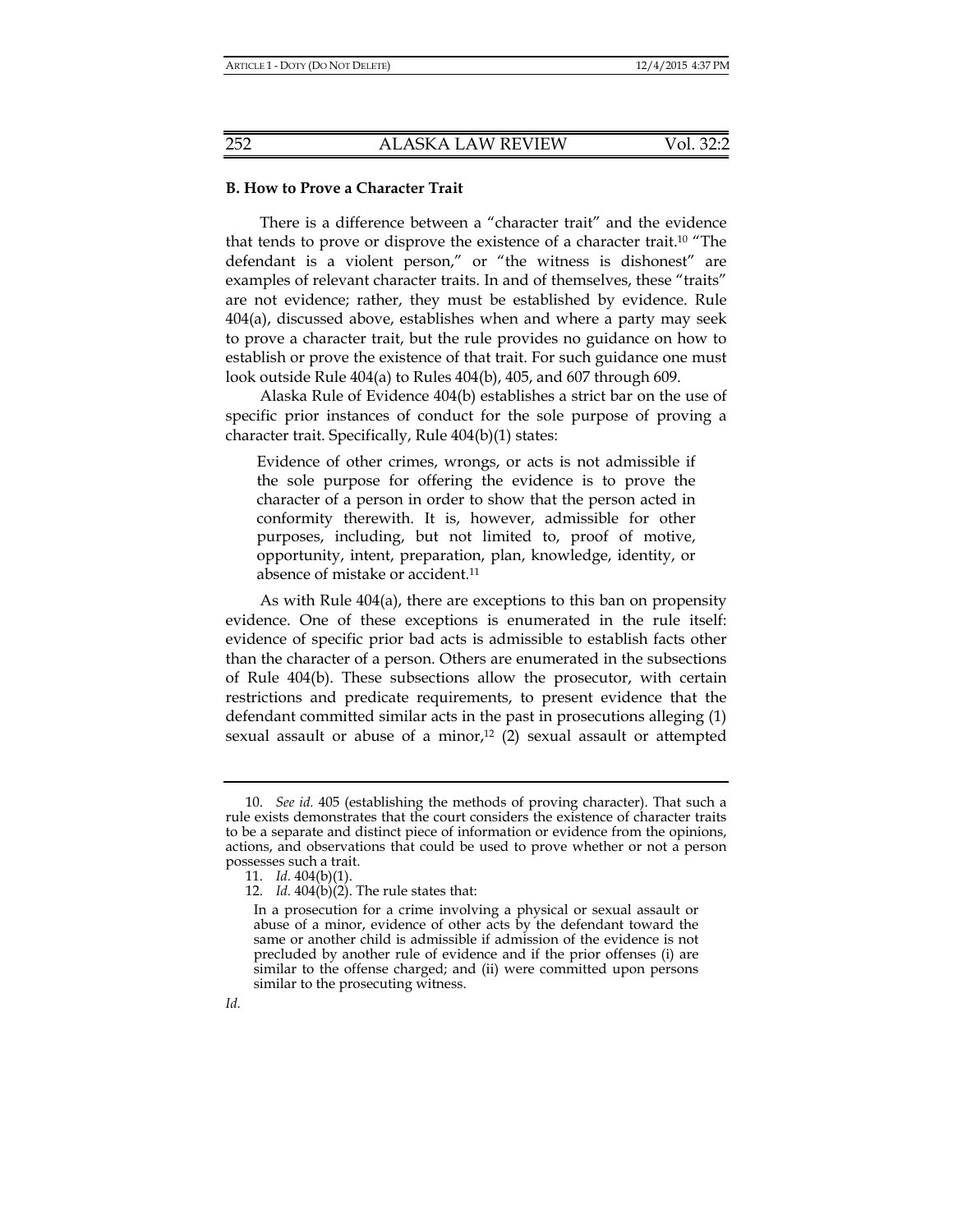sexual assault,<sup>13</sup> and (3) crimes involving domestic violence.<sup>14</sup> If evidence of specific prior acts does not fall within one of these exceptions, Rule 404(b) prevents its admission.

Another evidence rule, Rule 405, provides further guidance to a party seeking to prove a character trait. This rule provides that where evidence of a character trait is admissible under the other rules of evidence, the trait can be proved with opinion evidence or reputation evidence.15 Evidence of specific instances of conduct is only admissible on cross-examination, $16$  or where character or trait of character is an essential element of a charge, claim, or defense.17

The character of a witness is not an "essential element of a . . . defense" in all cases where a defendant could conceivably point to a witness or victim's character in an effort to absolve himself of liability.18 Instead, the character of a witness is an essential element only in cases in which "a litigant must, as a matter of law, prove a person's character in order to prevail."19 Thus, for example, Rule 405 prohibits the admission of specific prior bad acts even for the sole purpose of proving character in a murder case to establish that the victim was the first aggressor, as a person's "character for violence" is not an element of the crime of murder or of self-defense.20 In such cases, the victim's character for violence is relevant but the defendant may only prove it through reputation or opinion evidence.<sup>21</sup> Character is only rarely an element, such as in defamation cases where the truth of statements about the plaintiff's character is relevant to the statutory requirement that the

 <sup>13.</sup> *Id.* 404(b)(3). The full text of this rule states that:

In a prosecution for a crime of sexual assault in any degree, evidence of other sexual assaults or attempted sexual assaults by the defendant against the same or another person is admissible if the defendant relies on a defense of consent. In a prosecution for a crime of attempt to commit sexual assault in any degree, evidence of other sexual assaults or attempted sexual assaults by the defendant against the same or another person is admissible.

*Id*. This is a broader rule than 404(b)(2). *See supra*, note 12.

 <sup>14.</sup> *Id.* 404(b)(4). *See generally* Bingaman v. State, 76 P.3d 398 (Alaska Ct. App. 2003) (discussing Alaska Rule of Evidence 404(b) in depth).

 <sup>15.</sup> *Id.* 405(a).

 <sup>16.</sup> *Id.*

 <sup>17.</sup> *Id.* 405(b).

 <sup>18.</sup> *Id.*

 <sup>19.</sup> Allen v. State, 945 P.2d 1233, 1240 (Alaska Ct. App. 1997).

 <sup>20.</sup> *Id.*

 <sup>21.</sup> *Id.* The court was careful to add that specific instances of conduct may be admissible in such a case to prove a matter beyond the victim's propensity for violence, like the reasonableness of the defendant's belief that deadly force was necessary. *Id*. at 1241–42, *citing* Amarok v. State, 671 P.2d 882, 883–84 (Alaska Ct. App. 1983).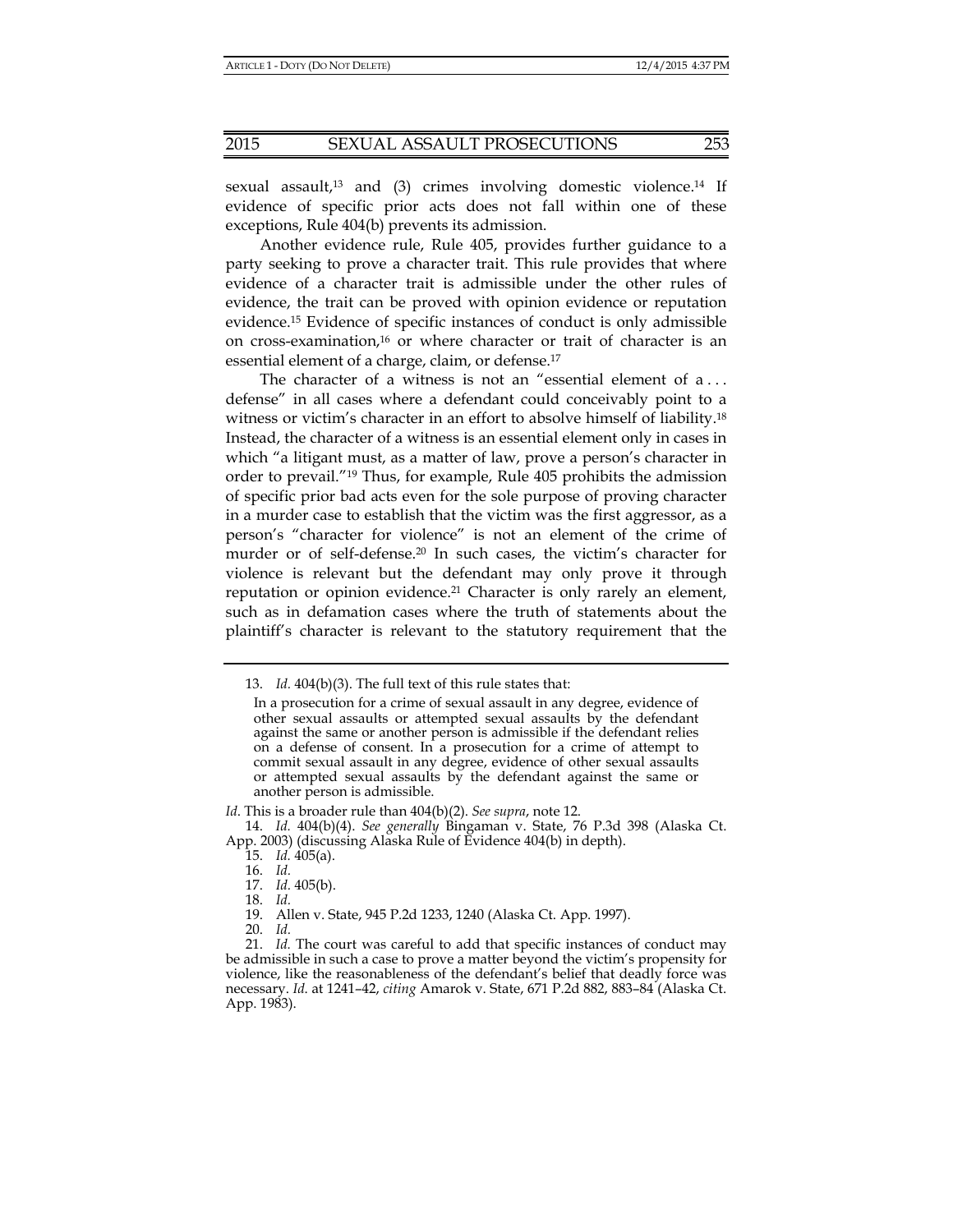plaintiff establish the falsity of the defendant's statements.22 A witness's character for truthfulness or untruthfulness is no more an element of the crime of sexual assault or any defense to such a crime than it would be for any other type of crime.23

Finally, Rule 404(a) points a proponent of character evidence directly to Rules 607 through 609. These rules provide that (1) anyone, including the party calling a witness, may impeach that witness or bolster that witness in response to that impeachment, $24$  (2) credibility can be attacked by opinion evidence about truthful or untruthful character, but specific instances of conduct are not admissible except when offered on cross-examination of a witness who provided opinion as to another witness's character, $25$  and (3) evidence of convictions is only admissible to prove dishonest conduct if the prior conviction is for a crime of dishonesty.26 Of particular relevance to the question of a sexual assault victim's dishonesty is the second of these rules, Rule 608. Rule 608 states in full that:

If a witness testifies concerning the character for truthfulness or untruthfulness of a previous witness, the specific instances of conduct probative of the truthfulness or untruthfulness of the previous witness, may be inquired into on cross-examination. Evidence of other specific instances of the conduct of a witness offered for the purpose of attacking or supporting that witness's credibility is inadmissible unless such evidence is explicitly made admissible by these rules, by other rules promulgated by the Alaska Supreme Court or by enactment of the Alaska Legislature.27

In other words, Rule 608 provides that specific instances of dishonesty are only admissible in limited circumstances, as illustrated by the following example: Witness A testifies as an eyewitness to a crime. Witness B, called by the defense, testifies that Witness A has a reputation for dishonesty. The prosecutor can (1) cross-examine Witness B with specific instances of Witness A's truthful behavior, or (2) call Witness C to say that Witness A has a reputation for truthfulness. If and only if the prosecutor chooses to call Witness C can the defendant's attorney present evidence of specific prior bad acts of Witness A's dishonesty, which he is permitted to do only because the prosecutor

 <sup>22.</sup> ALASKA STAT. § 21.36.070 (2014).

 <sup>23.</sup> *E.g.*, ALASKA STAT. §§ 11.41.410–11.41.445.

 <sup>24.</sup> ALASKA R. EVID. 607.

 <sup>25.</sup> *Id.* 608.

 <sup>26.</sup> *Id.* 609.

 <sup>27.</sup> *Id.* 608.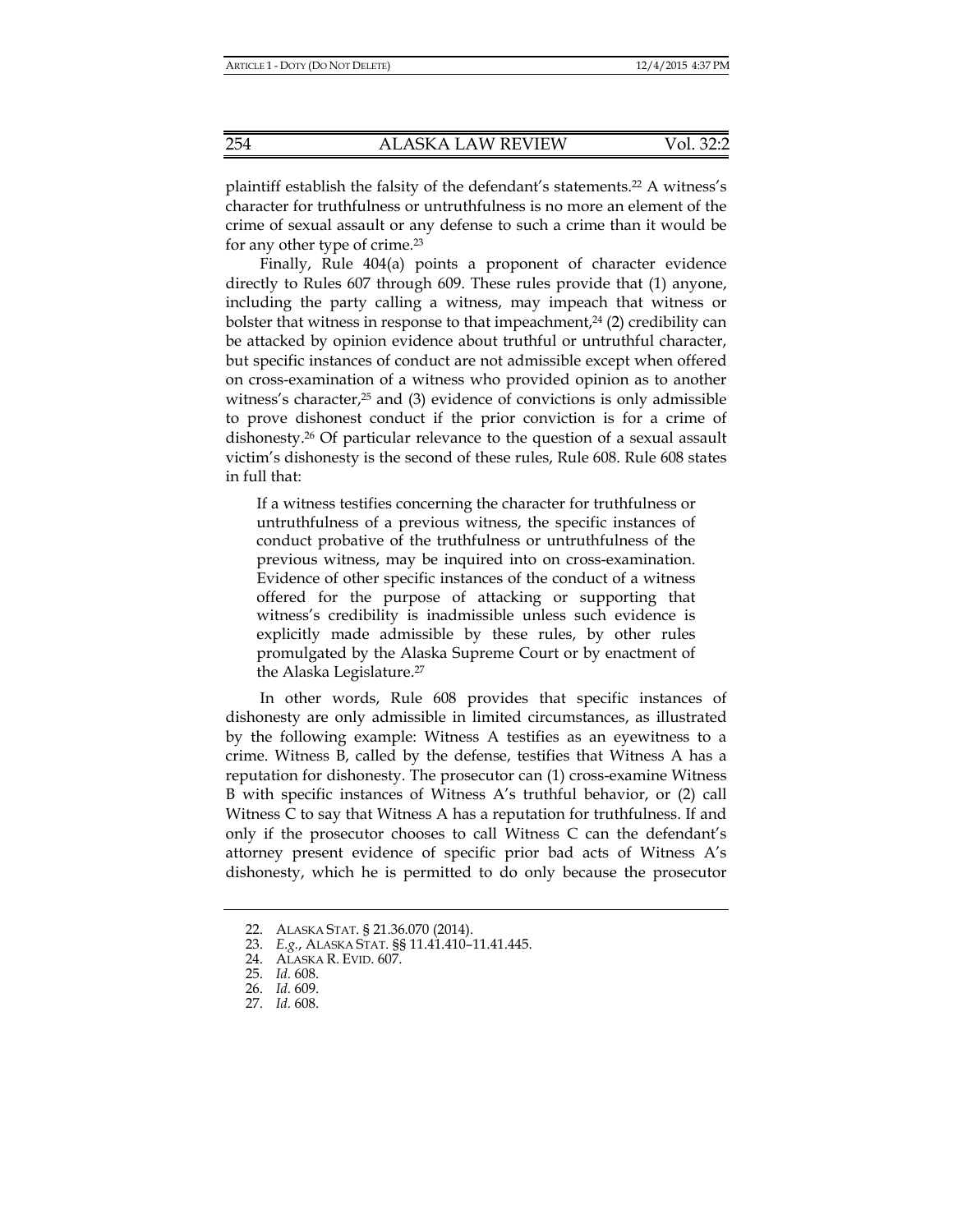opened a door otherwise closed by Rule 608.

Considering these rules together, one might conclude that evidence of a sexual assault victim's previous false report of sexual assault would be inadmissible. While the victim's character for dishonesty is a relevant trait under Rule 404(a), it is not an element of the crime of sexual assault or any defense to it. Thus, Rules 404(b), 405, and 608 should operate to prevent the admission of specific prior acts of dishonesty, including evidence of prior false reports of sexual assault, unless and until the defendant attacks the victim's credibility with reputation evidence and the prosecutor elects to bolster the victim's credibility with reputation testimony by another witness. Under Alaska law in its present state, however, this is not the case.

#### **II. THE** *MORGAN* **EXCEPTION TO THE RULES OF EVIDENCE**

In 2002, the Alaska Court of Appeals held in *Morgan v. State*28 that evidence of a sexual assault victim's prior false report of sexual assault was admissible at trial if the defendant proved by a preponderance of the evidence that "(1) the complaining witness made another accusation of sexual assault, (2) that this accusation was factually untrue, and (3) that the complaining witness knew that the accusation was untrue."29 In doing so, the Court explicitly stated that it was categorically "remov[ing] this evidence from the normal ban on attacking a witness's general character for honesty through the use of specific instances of dishonesty."30 Understanding this new rule, which is explicitly incompatible with the rest of the rules of evidence, requires a discussion of its history.

 <sup>28. 54</sup> P.3d 332 (Alaska Ct. App. 2002).

 <sup>29.</sup> *Id.* at 333.

 <sup>30.</sup> *Id.* at 335. This language, referring to a "normal ban on attacking a witness's general character for honesty," does not accurately describe the evidentiary ban on propensity evidence. As discussed previously, the "general ban" created by the rules prohibits parties from establishing evidence of a relevant character trait, like honesty or dishonesty, with specific instances of dishonesty. There *is* no ban on attacking a witness's general character for honesty through the use of specific instances of dishonesty. The situation the court describes—attacking one witness's general opinion that another witness is honest—is in fact the only time a party *can* present specific acts of dishonesty. ALASKA R. EVID. 608. As the discussion of the full opinion should make clear, this error should be understood to mean that the court was removing the evidence from the ordinary ban that *would* in fact be placed on it by the Rules of Evidence. *See supra*, Section I.B.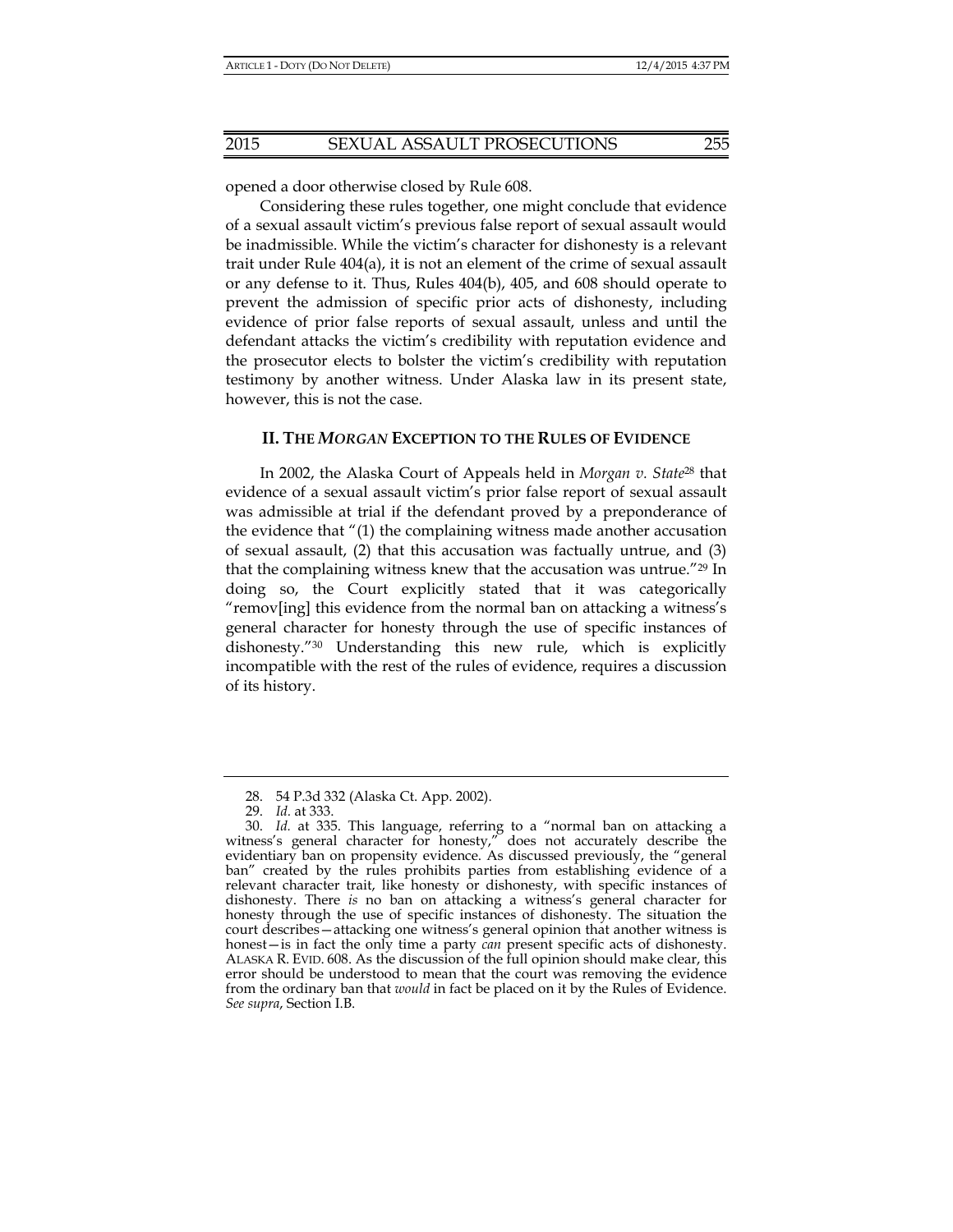#### **A.** *Covington v. State*

The court first addressed the question of the admissibility of prior false reports of sexual assault or abuse in *Covington v. State*. 31 Covington was charged with and convicted of sexually abusing his minor daughter.32 During voir dire of the witness, his daughter, D.C.O., admitted that she had previously accused her grandfather and another man named J.D. of sexual assault.<sup>33</sup> Covington argued that he should have been permitted to call the grandfather to establish that D.C.O. had made a false report, thereby challenging D.C.O.'s credibility. Specifically, he argued that exclusion of the grandfather's testimony violated his right to confrontation under the Sixth Amendment.34 The State, however, argued that the testimony would have been irrelevant because past reports had no bearing on the truth of whether she had been assaulted on this occasion, and that admitting the evidence would simply be a "swearing contest" between D.C.O. and her grandfather.<sup>35</sup> The trial excluded the grandfather's testimony, and Covington appealed.36

The court did not reverse the trial judge.<sup>37</sup> In its opinion, however, the court did not foreclose the possibility that other defendants with better evidence could admit such testimony or even that Covington himself could not do so on remand.<sup>38</sup> Specifically, the court stated that "[a] defendant who wishes to use [evidence of prior false reports of sexual assault] at trial must obtain a preliminary ruling from the trial court that it is admissible."39 This determination requires "a showing out of the presence of the jury that the witness['s] prior allegations of sexual assault were false, as, for example, where the charges somehow had been disproved or where the witness had conceded their falsity."40 The court held that Covington had not made this showing but "assume[d] that on remand Covington [would] be given a reasonable opportunity to attempt to show the falsity of the prior accusations."41 In finding this, the court did not articulate any legal basis for the holding. It merely found that other courts' rulings in similar cases were persuasive,

- 37. *Id.* at 442.
- 38. *Id.*
- 39. *Id.*
- 40. *Id.*
- 41. *Id.*

 <sup>31. 703</sup> P.2d 436 (Alaska Ct. App. 1985).

 <sup>32.</sup> *Id.* at 438.

 <sup>33.</sup> *Id.* at 441.

 <sup>34.</sup> *Id.* at 442.

 <sup>35.</sup> *Id.*

 <sup>36.</sup> *Id.* at 441.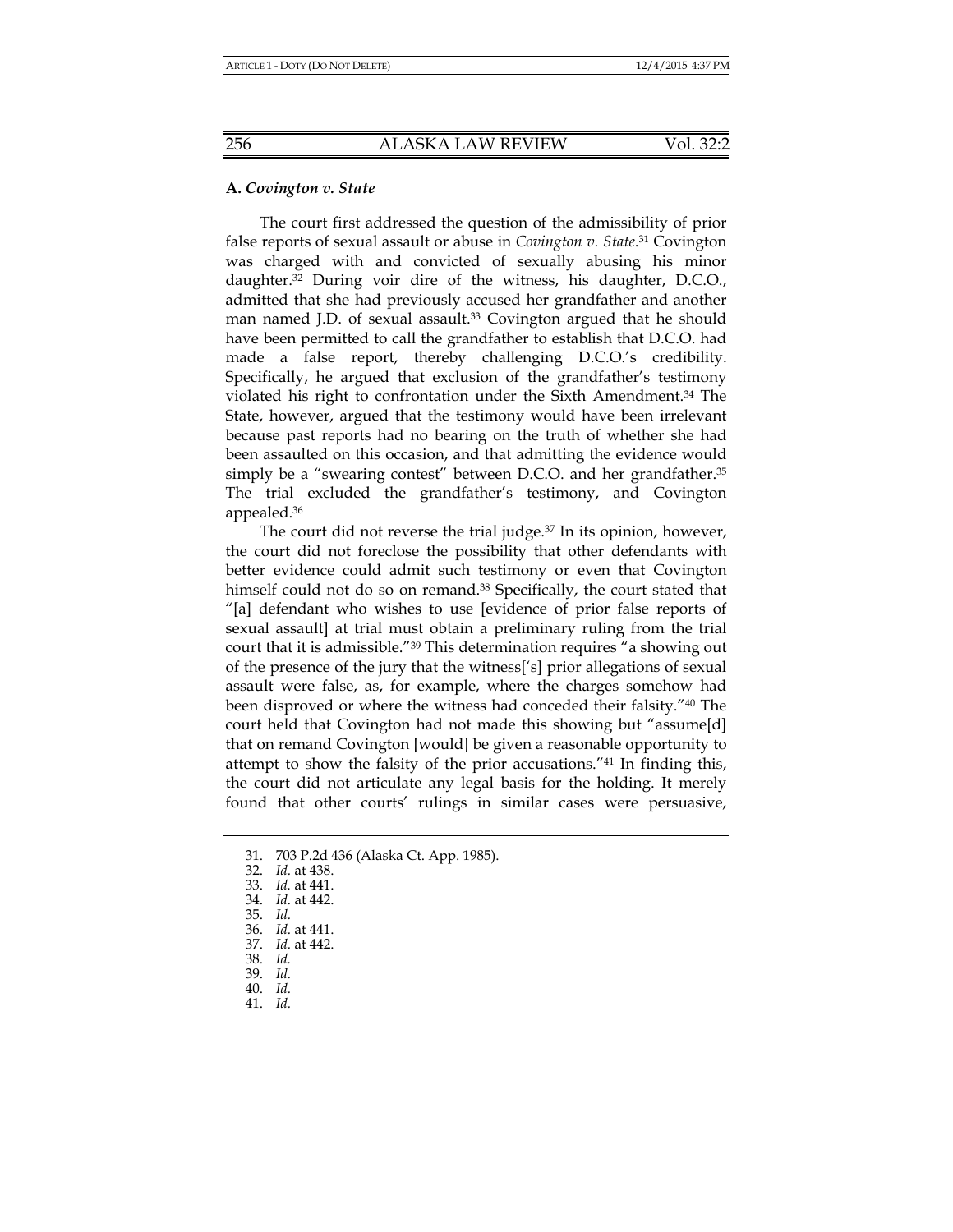without discussing the inconsistency of the holding with Evidence Rules 404, 405, and 607 through 609.42 The court failed to explain whether falsity establishes relevance but not admissibility, or whether falsity, once established, guarantees that the evidence will be admitted.

#### **B.** *Johnson v. State*

The issue remained untouched and unsettled for ten years. In 1995, the Court of Appeals issued its opinion in *Johnson v. State*, 43 which in some ways clarified *Covington* and in other ways served to further muddy the waters. In *Johnson*, trial testimony established that the victim, L.K., left a bar and hitchhiked home.<sup>44</sup> Defendants John and Russell Johnson stopped to offer her a ride. L.K. reported to police later that night that the Johnsons had raped her at gunpoint.45 John testified at trial that he had consensual sex with L.K. and that Russell did not have any sexual contact with her at all.<sup>46</sup> The defendants sought to present evidence that L.K. had reported two similar sexual assaults in January 1979 and that these reports had not been substantiated or prosecuted because L.K. had not cooperated after her initial report.47 They argued that this indicated the reports could be false and thus admissible under *Covington*. 48 The trial court refused to allow the defendants to introduce evidence, particularly the testimony of L.K., and of the falsity of the two prior assaults.49 The Johnsons were both convicted and they appealed on the grounds, *inter alia*, that the trial court erred in preventing questioning on the prior reports.50 In doing so, the Johnsons relied on Evidence Rule 404(a)(2), which allows evidence of a relevant character trait of a victim of a crime to be admitted after a hearing.51

The *Johnson* court affirmed the trial court's ruling on the evidence. The court held that the ruling in *Covington* "*suggest*[*s*] that evidence of past false reports of sexual assault may *under some circumstances* be admissible to discredit an alleged victim's current claims of sexual assault," but the court also concluded that "the proponent of such

 <sup>42.</sup> *See id.* (holding that a majority of courts that have considered the issue have held that, at a minimum, a defendant must make a threshold showing that a report is false before it can be presented).

 <sup>43. 889</sup> P.2d 1076 (Alaska Ct. App. 1995).

 <sup>44.</sup> *Id.* at 1078.

 <sup>45.</sup> *Id.* 

 <sup>46.</sup> *Id.* 

 <sup>47.</sup> *Id.* 

 <sup>48.</sup> *Id.* 

 <sup>49.</sup> *Id.*

 <sup>50.</sup> *Id.* at 1079.

 <sup>51.</sup> *Id.*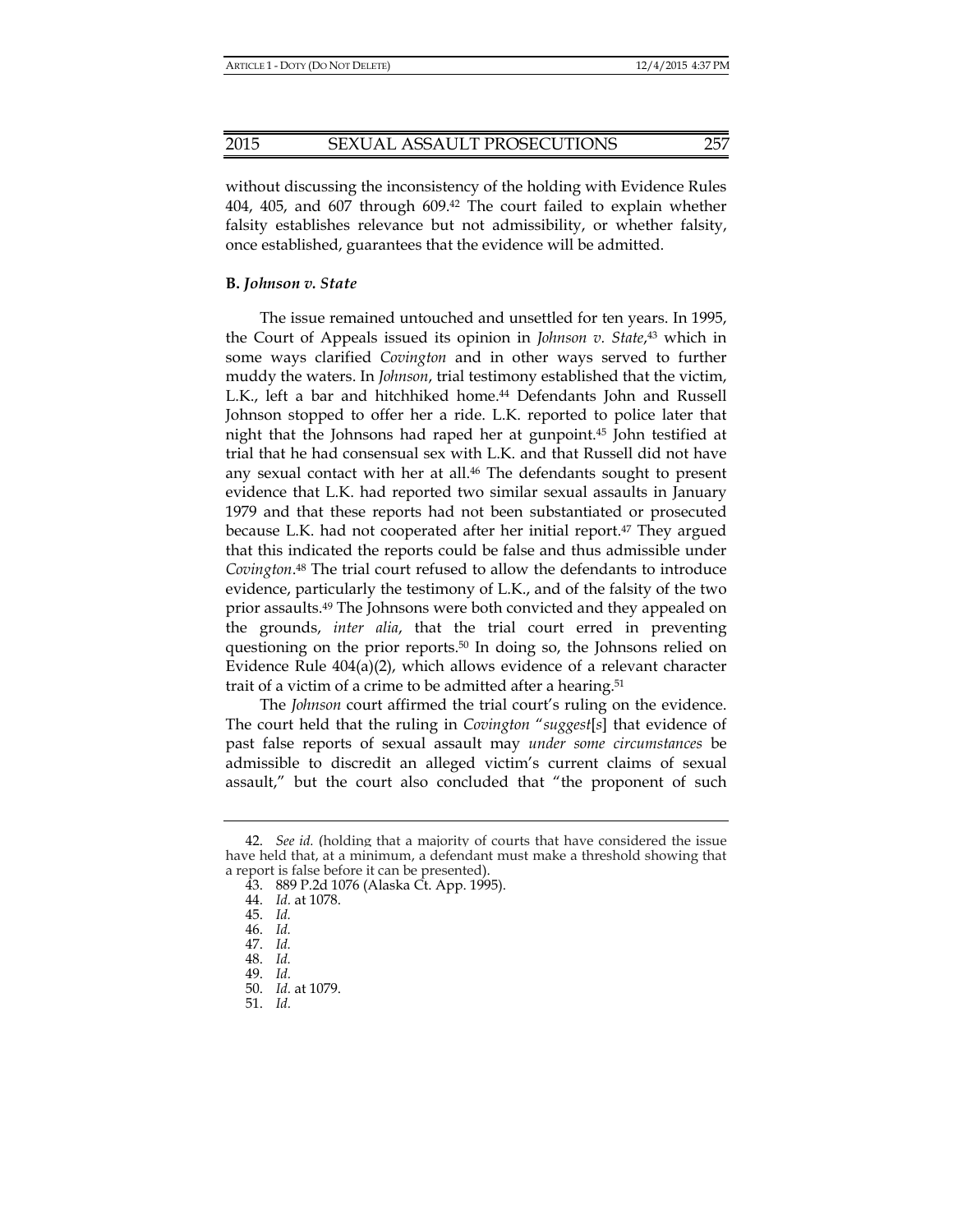evidence bears the threshold burden of establishing the falsity of the past reports."52 The court held that "the off chance of discovering falsehood did not vest the Johnsons with the right to demand that L.K. testify" about the prior reports.53 The court rejected the Johnsons'  $404(a)(2)$  argument because such hearings only arise "when necessary" and are not to be used as a discovery tool.54 Such hearings are only "necessary" where there is a "threshold showing of good cause—that is, upon proof of a colorable ground to believe that character evidence favorable to the defense actually does exist and will be disclosed by the requested examination."55 The court affirmed the trial court's evidentiary ruling because the Johnsons failed to establish that there was a "likelihood, or even [a] possibility, of a recantation."56 The court never addressed the fact that while Rule 404(a)(2) establishes that a relevant character trait of a victim can be discussed at trial, Rules 404(b) and 405 state that specific instances of conduct cannot be used to establish the existence of that trait.

#### *C. Morgan v. State*

After *Covington* and *Johnson*, Rule 404 appeared to remain valid in cases involving the credibility of sexual assault cases. Neither case expressly repudiated the ban articulated in the evidence rules on admitting specific instances of conduct to prove character as expressed in the Rules of Evidence. Indeed, the *Johnson* court stated that per *Covington,* such evidence *may* be, but is not automatically, admissible.57 An attorney seeking to reconcile the Rules of Evidence with these holdings could conclude that reports that are not provably false are, without question, irrelevant and thus inadmissible, but that provably false reports may be admitted for purposes consistent with Rules 404(b) and 607 through 609.

In 2002, however, the court issued a ruling in *Morgan v. State*58 that unequivocally precluded this reading.59 Morgan was tried for sexual assault and asked the trial judge to allow him to introduce the testimony of witnesses who were going to say that the victim had made previous

 <sup>52.</sup> *Id.* at 1078 (emphasis added).

 <sup>53.</sup> *Id.* at 1079.

 <sup>54.</sup> *Id.*

 <sup>55.</sup> *Id.*

 <sup>56.</sup> *Id.*

 <sup>57.</sup> *Id.* at 1078.

 <sup>58. 54</sup> P.3d 332 (Alaska Ct. App. 2002).

 <sup>59.</sup> *Id.* at 332–33.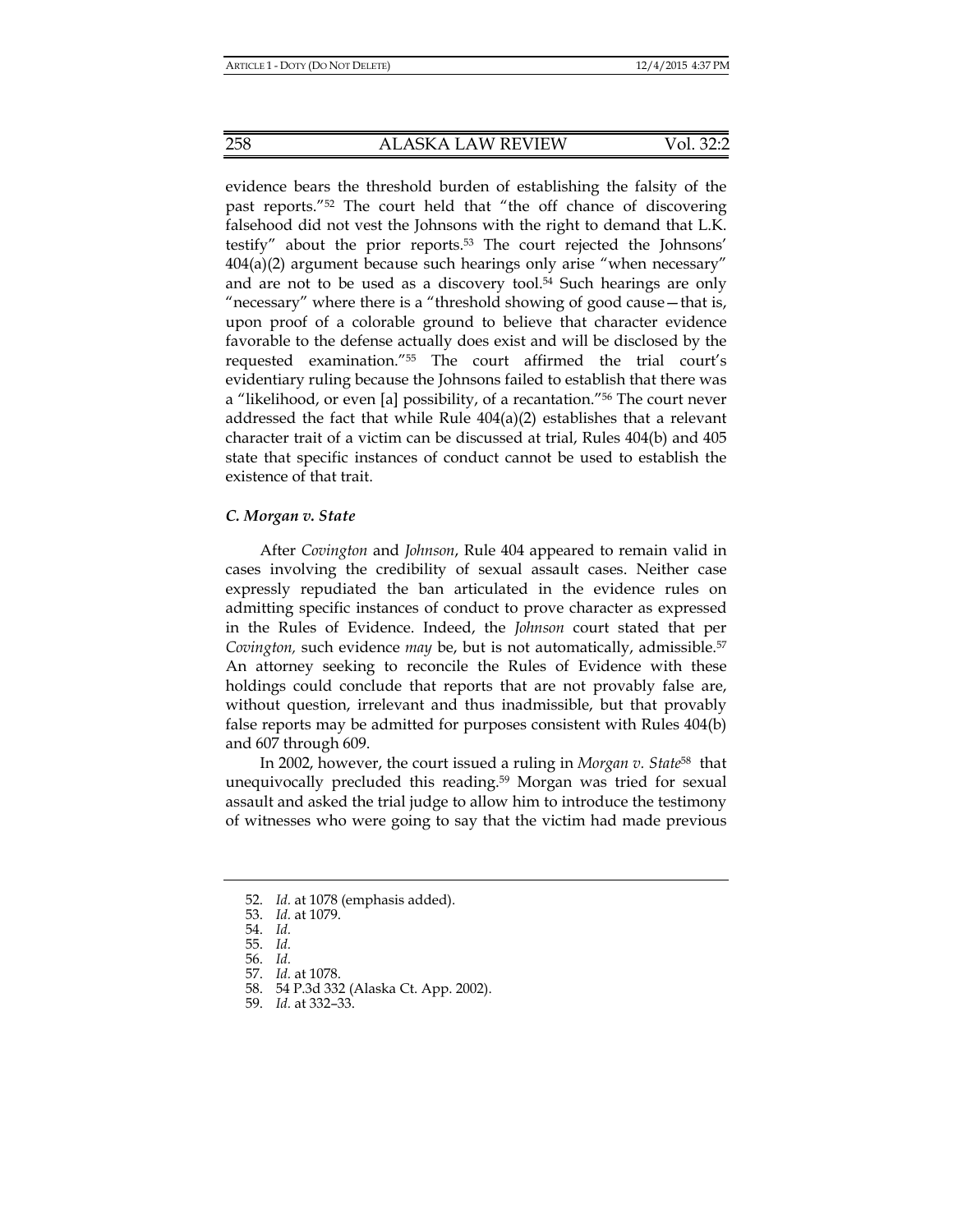false accusations of sexual assault against other men.<sup>60</sup> The trial court denied him the opportunity to do so, and Morgan was convicted.<sup>61</sup>

The Court of Appeals characterized the question before it as, "[w]hat exactly must a defendant prove when seeking to establish that an alleged sexual assault victim has made a prior false accusation of rape? And what is the burden of proof on this issue?"<sup>62</sup> Summarizing its answer, the court mischaracterized its previous opinions, stating:

[W]e held [in those cases that evidence of prior false reports] is admissible if, as a foundational matter, the defendant establishes the falsity of the prior accusations. . . . If the trial judge concludes that, more likely than not, the complaining witness made a knowingly false accusation of sexual assault on another occasion, then the defendant will be permitted to present this evidence to the jury.<sup>63</sup>

Ignored entirely was the *Johnson* court's prior statement that "evidence of past false reports of sexual assault may *under some circumstances* be admissible to discredit an alleged victim's current claims of sexual assault . . . . "64 The *Morgan* court decided that the law had been clear for seventeen years, that in all circumstances, the evidence is admissible as long as falsity is established, and that the only uncertainty for practitioners was how much evidence the defendant needed to present to the court under  $404(a)(2)$  before putting the victim on trial and shifting attention away from the defendant's conduct.65

The Court of Appeals recognized for the first time the conflict between this new rule and the Rules of Evidence:

[Other states'] decisions in this area focus on two potential legal impediments to a defendant's right to introduce evidence of prior false accusations. The first impediment is the rule embodied in Alaska Evidence Rules 405 and 608: the prohibition against attacking a witness's character for honesty by presenting proof of specific instances in which the witness has acted dishonestly. The second impediment is the rule that a party is not allowed to introduce extrinsic evidence to impeach a witness's answers on cross-examination regarding collateral matters (such as the witness's possible acts of dishonesty on

 <sup>60.</sup> *Id.* at 333–34.

 <sup>61.</sup> *Id.* at 340.

 <sup>62.</sup> *Id.* at 333.

 <sup>63.</sup> *Id.*

 <sup>64.</sup> Johnson v. State, 889 P.2d 1076, 1078 (Alaska Ct. App. 1995) (emphasis added).

 <sup>65.</sup> *Morgan*, 54 P.3d at 336.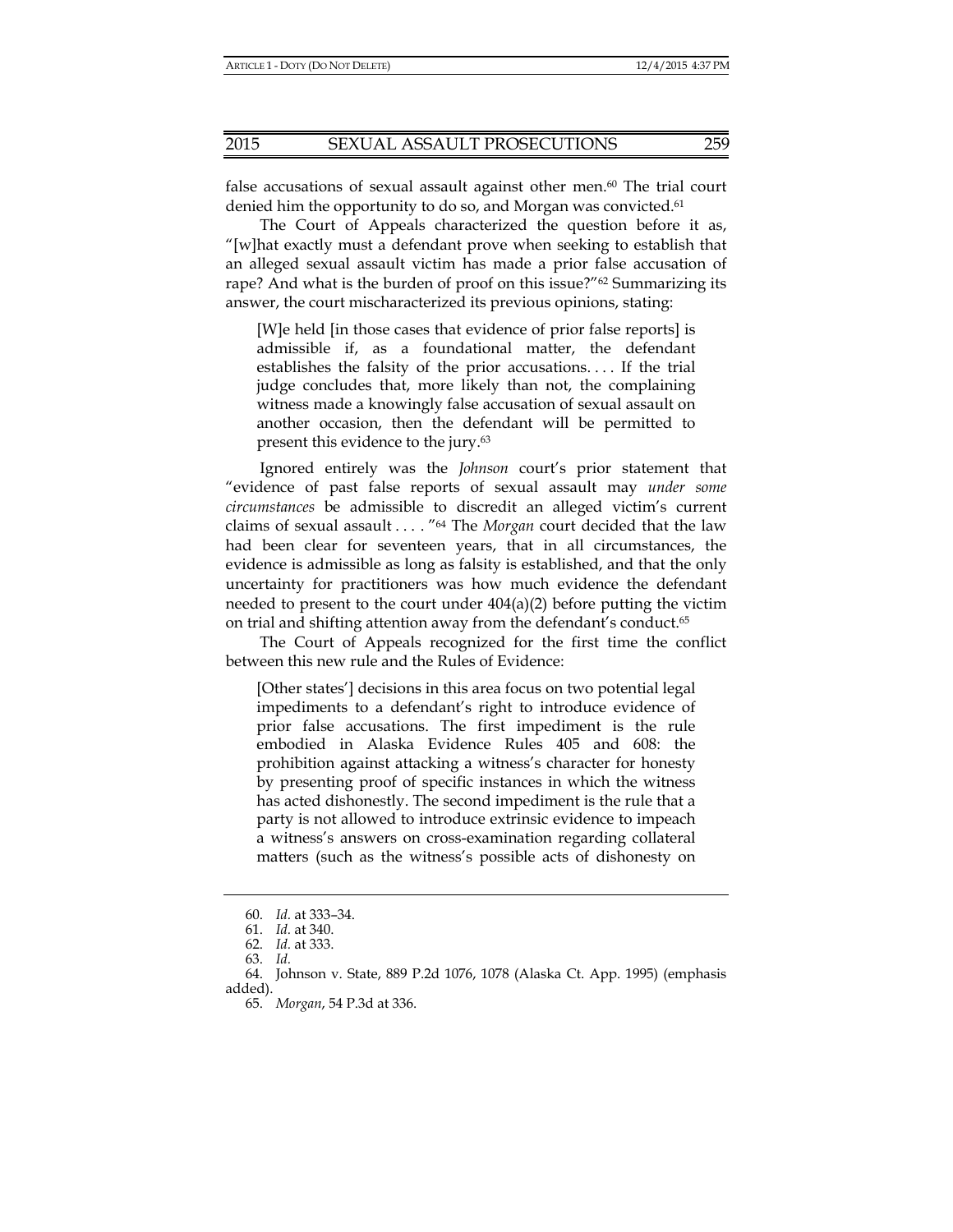other occasions).66

The court dismissed the conflict quickly. It noted that courts in Texas, Oregon, and Kansas concluded that despite Rule 608, "the confrontation clause of the Constitution requires this kind of impeachment if the evidence of the complaining witness's fabrication is strong enough."<sup>67</sup> With this, the court asserted its holding:

We believe that this confrontation-clause rationale is, at its core, simply a restatement of the principle that, in sexual assault prosecutions, a complaining witness's prior accusation of sexual assault can indeed have a special relevance—a relevance that removes this evidence from the normal ban on attacking a witness's general character for honesty through the use of specific instances of dishonesty. . . . [I]f the defendant proves that a complaining witness has made prior false accusations of sexual assault ..., the defendant is not limited to crossexamining the complaining witness concerning these prior accusations. Rather, the defendant can both cross-examine the complaining witness and present extrinsic evidence on this point.68

This is the current state of the law in Alaska. This Article will explore its application to two hypothetical cases before critiquing the legal reasoning that supports the court's holding.

## **III. THE CONSEQUENCES OF** *MORGAN***: EXPLORING HYPOTHETICALS**

#### **A. Case Study One: Jane**

Jane is a 30-year-old woman in 2015. In 2010, she went on a date with Allen, whom she knew prior. In 2011, she reported to police that Allen had sexually assaulted her during the date. When asked why she waited to tell someone, she replied that Allen had threatened her. Officers interviewed Allen, who admitted that he had sexual intercourse with Jane, but stated that it was consensual. There were no eyewitnesses. Because of the delay, there was no forensic evidence. The prosecutor declined to prosecute the case due to the lack of corroborating evidence.

In 2015, Jane went on a date with a man named Bob. In the early morning hours immediately following the date, Jane arrived at the

 <sup>66.</sup> *Id.* at 335.

 <sup>67.</sup> *Id.* at 336.

 <sup>68.</sup> *Id.*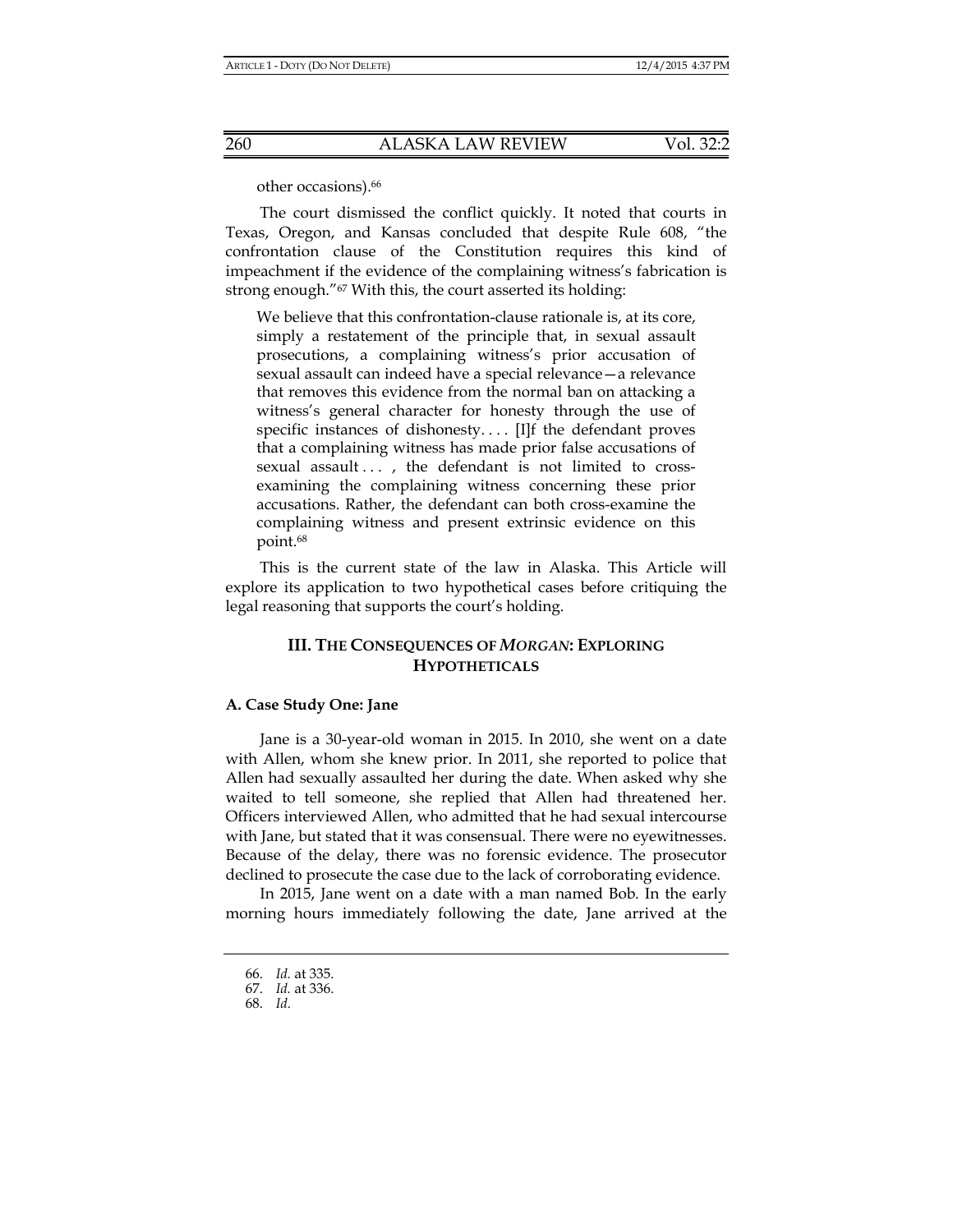police station. Crying, Jane told officers that Bob had sexually assaulted her. She was transported to the hospital, where a Sexual Assault Nurse Examiner collected forensic evidence that proved Bob had engaged in sexual intercourse with Jane. When officers attempted to interview Bob, he declined to participate, as was his right. There were no other witnesses. The prosecutor charged Bob with sexual assault in the first degree. The defense attorney learned of Jane's 2011 report and sought to admit it as a prior false report. In requesting a hearing, the attorney proffered Allen as a witness to deny that he sexually assaulted Jane.

A trial court, applying *Morgan*, would almost certainly have to conduct a hearing. All three cases in the *Morgan* trilogy indicate that a defendant has a right, on proffer of some credible evidence that goes beyond mere speculation or curiosity, to attempt to meet his burden under *Morgan—*a foundational showing he will probably satisfy by proffering Allen's testimony. Thus, even though Jane *was* raped in both 2010 *and* in 2015, she will now be forced to confront both of her rapists in court to defend her integrity against an attack that the rules of evidence would clearly not otherwise permit.

Applying the *Morgan* test, it is not clear whether Bob will be able to meet his burden at the *Morgan* hearing because no case has defined what quantum of evidence is necessary to establish that a false report occurred. Bob will likely argue that the report is probably false because Allen says he did not do it and the prosecutor declined to prosecute the case. The FBI and International Association of Chiefs of Police have issued guidelines stating that the following factors do not constitute a false report: (1) insufficient evidence, (2) delayed reporting, (3) noncooperation, and  $(4)$  inconsistencies in the victim's statement.<sup>69</sup> Under the guidelines, "[t]he determination that a report of sexual assault is false can be made only if the evidence establishes that no crime was committed or attempted."70 Under these guidelines, Bob should not be able to meet his burden because it should be virtually impossible for a court to find Allen, who has a vested interest in denying that he sexually assaulted Jane, credible. The court in *Covington*, however, stated that in precisely these circumstances—where the determination of a false report was based on a swearing contest between the D.C.O. and her grandfather—the defendant should have a chance to establish that the

 <sup>69.</sup> *False Reporting,* NAT'L SEXUAL VIOLENCE RES. CTR. 3 (2012), http://www.nsvrc.org/sites/default/files/Publications\_NSVRC\_Overview\_Fal se-Reporting.pdf.

 <sup>70.</sup> *Investigating Sexual Assaults,* IACP NAT'L LAW ENF'T POL'Y CTR 12–13 (2005), http://www.ncdsv.org/images/IACP\_InvestigatingSAConceptsIssues Paper\_7-2005.pdf.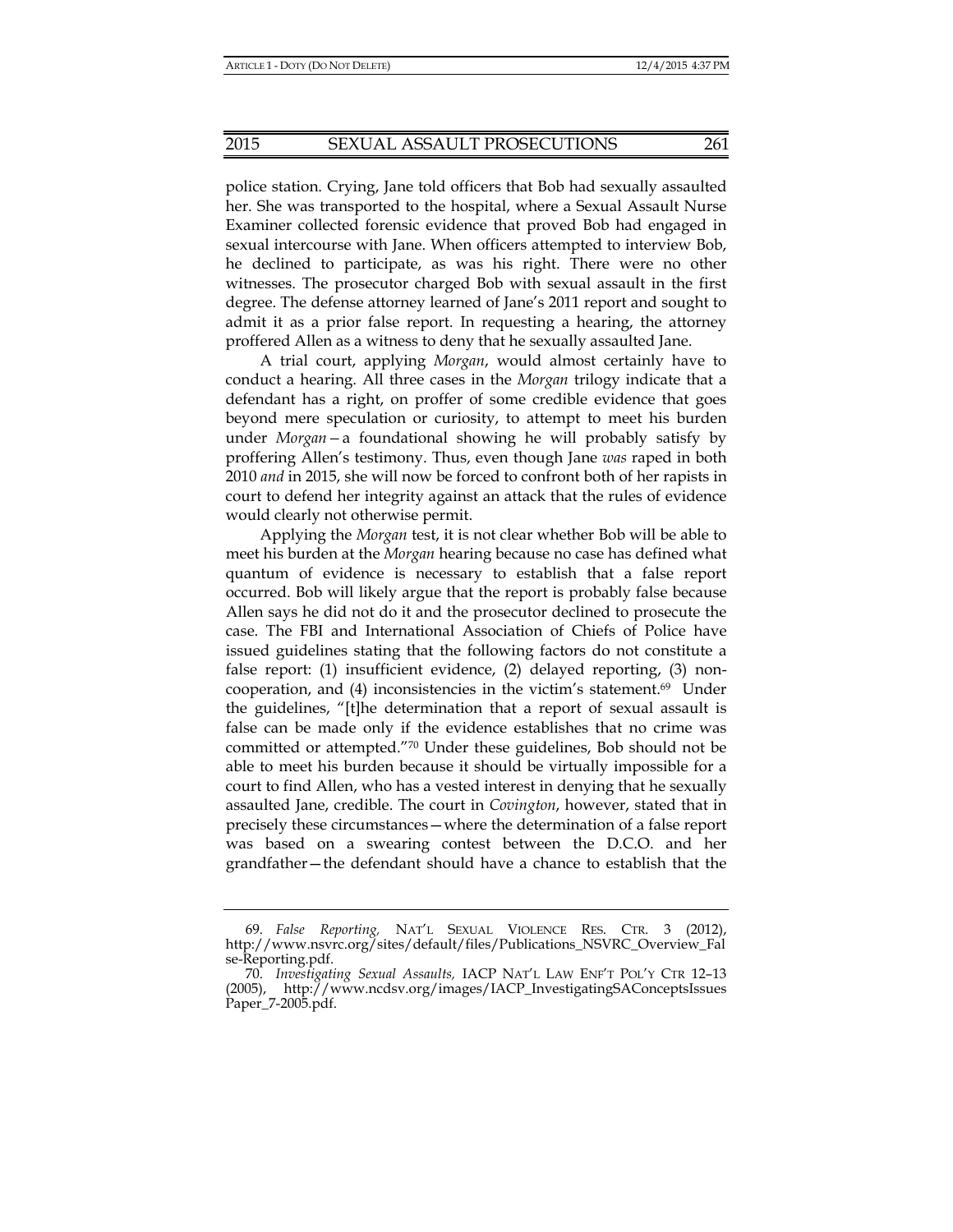D.C.O. is not telling the truth.<sup>71</sup> This result implies that the Court of Appeals believes that under such circumstances the defendant could actually meet his burden. Jane faces no protections from what should be an unnecessary evidentiary hearing, and *Covington* leaves open the possibility that Bob will prevail.

#### **B. Case Study Two: Mary**

Like Jane, Mary is a 30-year-old woman in 2015. In 2010, she went on a date with a man named Charlie, and in 2011, she reported to officers that Charlie raped her on that date. Charlie admitted to sexual intercourse with Mary, but said it was consensual. Before the prosecutor decided whether to accept the case, Mary called his office and recanted, stating she made the report up. She asked the prosecutor to drop the case, which the prosecutor did.

In 2015, Mary went on a date with David. Later that night, she showed up at the police station crying, and reported that David had sexually assaulted her. The officers attempted to interview David. He declined, as was his right, but the officers noticed that David had scratches that appeared to be consistent with defensive wounds on his arms and face. There were five eyewitnesses who unanimously and reliably identified David as the man who forced himself on Mary on the night in question as she fought against him. Forensic evidence collected by a Sexual Assault Nurse Examiner confirmed that David had sexual intercourse with Mary, and Mary's fingernail swabs and David's DNA (validly collected pursuant to a search warrant) indicated that Mary was the one who scratched David's arms and face. The prosecutor charged David with sexual assault in the first degree. As in Jane's case, the defense attorney sought to admit evidence of Mary's 2011 report and recantation. He proffered David, Mary, and a paralegal from the prosecutor's office as conditional rebuttal witnesses in case Mary denies her prior recantation.

Under *Morgan* and its predecessors, Mary's prior report would almost certainly be admissible because she recanted. Recantation is the only evidence of falsity specifically identified and endorsed in any of the cases.72 This disregards, however, that sexual assault victims can, and often do, recant for a number of reasons. Oregon's Sexual Assault Task

 <sup>71.</sup> Covington v. State, 703 P.2d 436, 441–42 (Alaska Ct. App. 1985).

 <sup>72.</sup> *See* Johnson v. State, 889 P.2d 1076, 1079 (Alaska Ct. App. 1995) (discussing the "likelihood or even the possibility of recantation"); *Covington*, 703 P.2d at 441–42 (Alaska Ct. App. 1985) (discussing when a witness had "conceded their falsity ").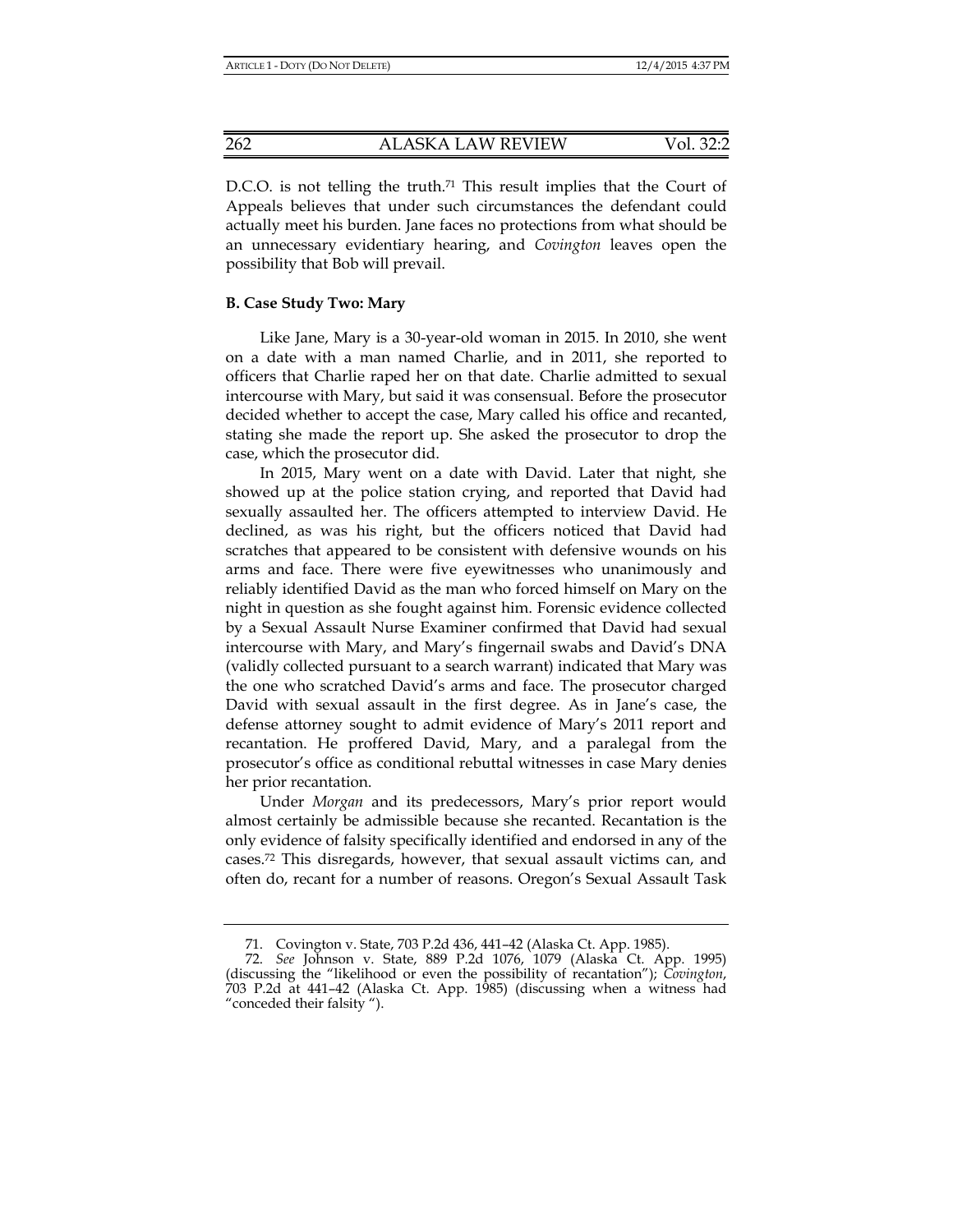Force, for example, specifically exempts recantation from the definition of false reporting because "[r]ecantations are routinely used by victims to disengage the criminal justice system response and are therefore NOT, by themselves, indicative of false reports.<sup>"73</sup> In other words, a sexual assault victim may wish for a variety of reasons not to continue participating in the criminal justice response, which can be lengthy, embarrassing, and difficult. Rules like Alaska's, which permit an invasive and normally impermissible inquiry into what may be a traumatic personal history, only add to the difficulties sexual assault victims face.

An additional defect in *Morgan* is highlighted by Mary's case. *Morgan* does not require a balancing test or an inquiry by the court into whether the victim's credibility is a question of particular relevance in the case. Its unambiguous language requiring that "[i]f the trial judge concludes that, more likely than not, the complaining witness made a knowingly false accusation of sexual assault on another occasion, then the defendant will be permitted to present this evidence to the jury" allows the presentation of this evidence in *any* case where the defendant makes the required showing.74 In Mary's 2015 case, she told officers she was sexually assaulted. There was physical evidence confirming that David engaged in sexual penetration with Mary. There were multiple eyewitnesses who identified David. David himself had scratches on his arms and face. Mary's credibility in this fact pattern is at most a collateral issue, but the court will nevertheless likely be required to indulge the defendant in his presentation of the 2011 report under the holding in *Morgan*, permitting an invasive inquiry of dubious utility into her character in front of the jury. The balancing test required by Rule 403 probably does not prevent this inquiry, as the cases above would give any trial court good reason to conclude that the Court of Appeals has already determined that this type of evidence is adequately relevant and probative regardless of its prejudicial effect.75

## **IV. A FURTHER CRITIQUE OF THE** *MORGAN* **HOLDING**

The preceding sections present a discussion of the practical

 <sup>73.</sup> *False Allegations, Recantations, and Unfounding in the Context of Sexual Assault,* OR. SEXUAL ASSAULT TASK FORCE 1 (2011), http://oregonsatf.org/wpcontent/uploads/2011/02/Position-Paper-False-Alleg3.pdf.

 <sup>74.</sup> Morgan v. State, 54 P.3d 332, 333 (Alaska Ct. App. 2002).

 <sup>75.</sup> Rule 403 states that "evidence may be excluded if its probative value is outweighed by the danger of unfair prejudice, confusion of the issues, or misleading the jury, or by considerations of undue delay, waste of time, or needless presentation of cumulative evidence." ALASKA R. EVID. 403.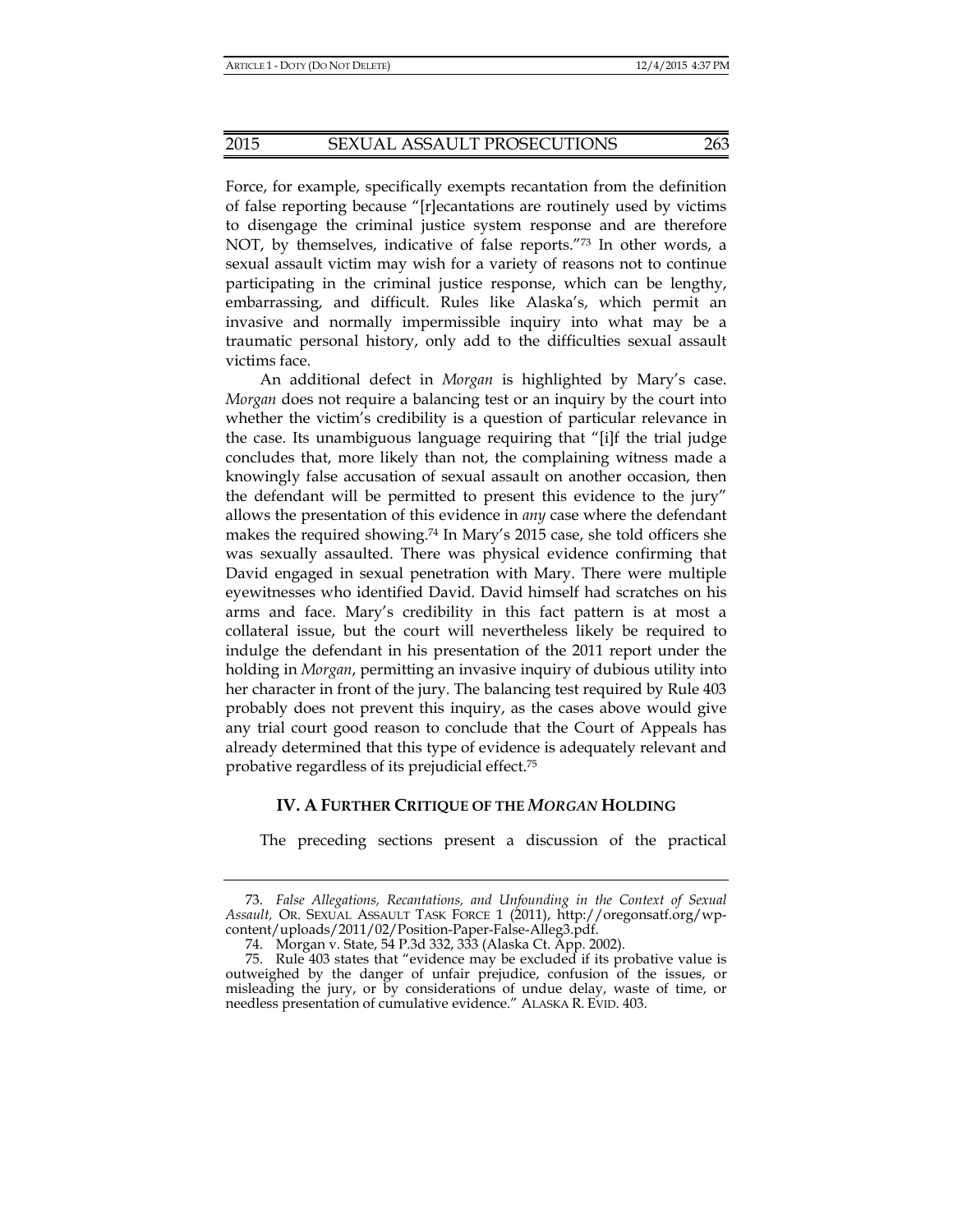264 ALASKA LAW REVIEW Vol. 32:2

problems highlighted in the application of *Morgan*, but there are a number of other additional deficiencies in the opinion. First, the court in *Morgan* placed undue weight on the reliability of evidence of alleged false reports, and erroneously concluded that such evidence was substantially more probative than prejudicial or misleading. Second, the out-of-state cases the court cited for the general principle that sexual assault victims' credibility is a matter of "special relevance" do not all stand for that proposition. One of them, in fact, specifically *rejects* that premise.76 Third, the Confrontation Clause does not require admission of this type of evidence. Finally, the holding violates the Alaska Constitution's protections for victims.

#### **A. Disregarding Evidence on Prior False Reports of Sexual Assault**

The *Morgan* court implicitly concluded that evidence that a victim has allegedly made a prior false report of sexual assault is both relevant and substantially more probative than prejudicial.77 Evidence Rule 402 provides that relevant evidence is admissible unless otherwise stated, and Rule 403 establishes that relevant evidence should be excluded if it may cause unfair prejudice, confuse the issues, or mislead the jury.78 The court did not explicitly analyze evidence of prior alleged false reports against Rules 402 and 403, but by holding that such evidence is admissible, the court necessarily concluded that these reports comply with those rules. In other words, the court concluded that evidence that a victim has falsely reported a rape on a prior occasion tends to show that the victim was not raped on the occasion in question. The court also concluded that evidence of a prior false allegation has a tendency to show that the current allegation is also false, and that this tendency is so strong and so reliable that there is only minimal danger that a jury could be confused or misled.79 This is simply not the case.

The first error the court made is in concluding that a victim's recantation of a prior report of sexual assault is relevant as a false report.80 A survey of methodologically rigorous research found

 <sup>76.</sup> Lopez v. State, 18 S.W.3d 220, 225 (Tex. Crim. App. 2000) (declining to create a special exception to the Rules of Evidence for sex offenses).

 <sup>77.</sup> *See Morgan*, 54 P.3d at 333 (placing only a preponderance of the evidence burden upon a defendant to show that it is more likely than not that a previous sexual assault allegation was more likely false than not before allowing the defendant to present evidence of a previous false allegation in the current case).

 <sup>78.</sup> ALASKA R. EVID. 402.

 <sup>79.</sup> ALASKA R. EVID. 401–403 (if such evidence is admitted, a judge must necessarily have determined that its probative value is not "outweighed by the danger of unfair prejudice").

 <sup>80.</sup> Johnson v. State, 889 P.2d 1076, 1079 (Alaska Ct. App. 1995); Covington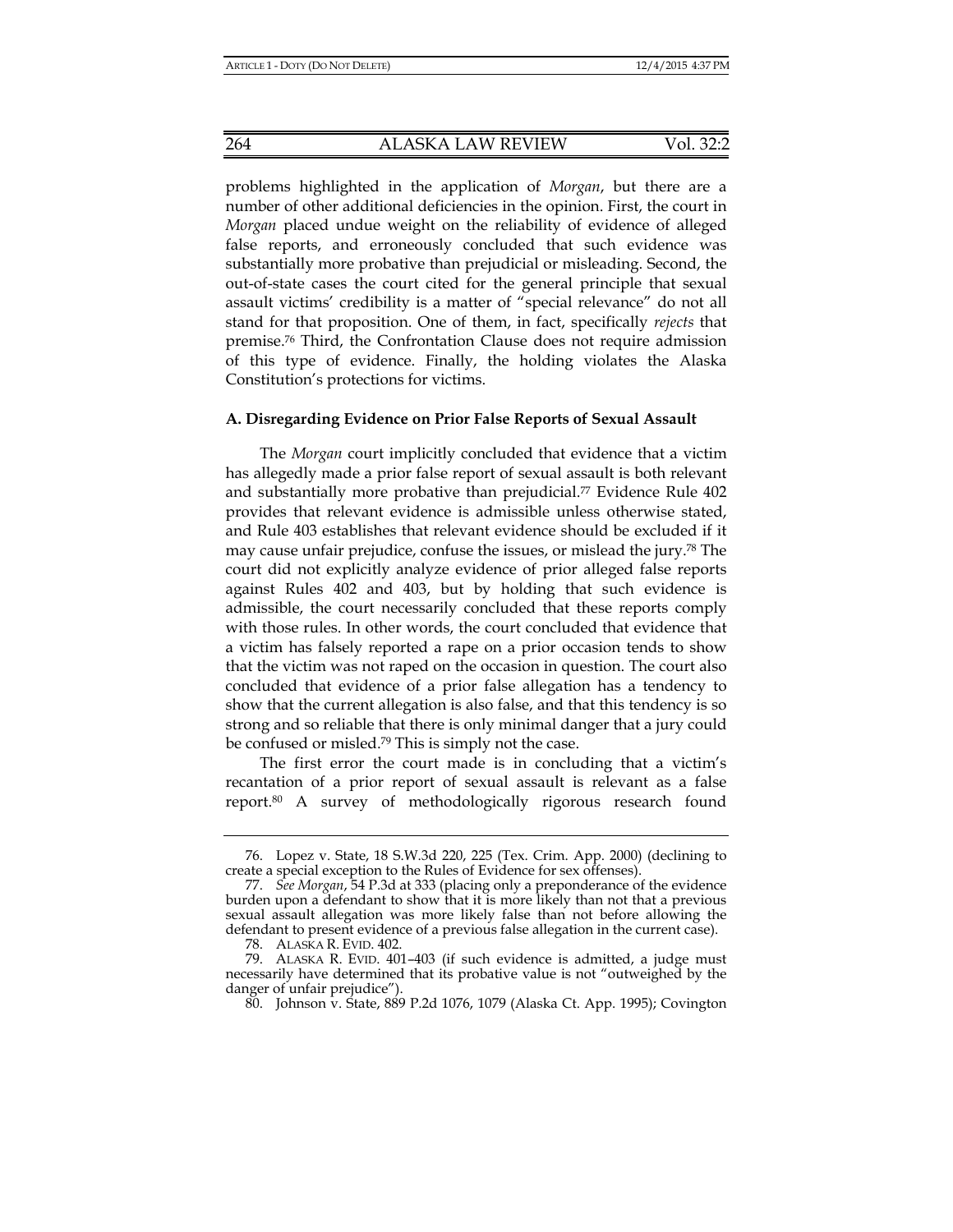adequate evidence to determine that a report is false in only around two to eight percent of cases.81 By contrast, recantation is extremely common among both child and adult sexual assault victims.82 This significant difference indicates that recantation is not at all synonymous with false reporting. Many signs that defendants will argue are indications of a false report—inconsistencies in statements, recanting, delayed reports, etc.—are in fact signs that a victim simply does not wish to participate in the criminal justice system, and should not be used by courts to establish any fact beyond that.83 The Court of Appeals in *Covington*, *Johnson*, and *Morgan* erred in giving heavy weight to victim recantations.

Not only did the *Morgan* court err in concluding that recantations are relevant, it erred in its conclusion that evidence of false reports would be helpful to the jury determining criminal liability in a subsequent case. The public at large consistently overestimates the prevalence of false reporting.84 Thus it is likely that jurors, hearing evidence that a victim has recanted on a prior occasion, are likely to inaccurately conclude that the victim has made a prior false report (which as we have seen is unlikely) and that she must be making a false report at the present time as well (which is also unlikely). This illinformed "gut feeling" among jurors could sway them toward a conclusion that, in all likelihood, is not based in fact. This is an unacceptable risk of prejudice that should not have been tolerated by the *Morgan* court.

### **B. Inapplicability of the "Special Relevance" Principle**

In support of its holding in *Morgan*, the Court of Appeals opined that there exists a general principle that the credibility of sexual assault victims has a "special relevance" in sexual assault cases. The court cited

v. State, 703 P.2d 436, 441–42 (Alaska Ct. App. 1985).

 <sup>81.</sup> Kimberly A. Longsway et al., *False Reports: Moving Beyond the Issue to Successfully Investigate and Prosecute Non-Stranger Sexual Assault*, THE VOICE 2 (2009), http://ndaa.org/pdf/the\_voice\_vol\_3\_no\_1\_2009.pdf. *See also* Dara Lind, *What we know about false rape allegations*, VOX (June 1, 2015), http://www.vox.com/2015/6/1/8687479/lie-rape-statistics (discussing the rationale behind these reports).

 <sup>82.</sup> *See* Melissa Hamilton, Judicial Discourses Involving Domestic Violence and Expert Testimony 123–29 (May 2006) (unpublished Ph.D. dissertation, The University of Texas at Austin) (on file with University of Texas Libraries) (noting that the frequency of recanting by domestic violence victims is a common theme in expert testimony); L.C. Malloy et al., *Filial Dependency and Recantation of Child Sexual Abuse Allegations*, 46 J. ACAD. CHILD & ADOLESCENT PSYCHIATRY 162–70 (explaining that over 23 percent of child sexual assault victims recant).

 <sup>83.</sup> Longsway, *supra* note 81, at 4.

 <sup>84.</sup> *Id.* at 3.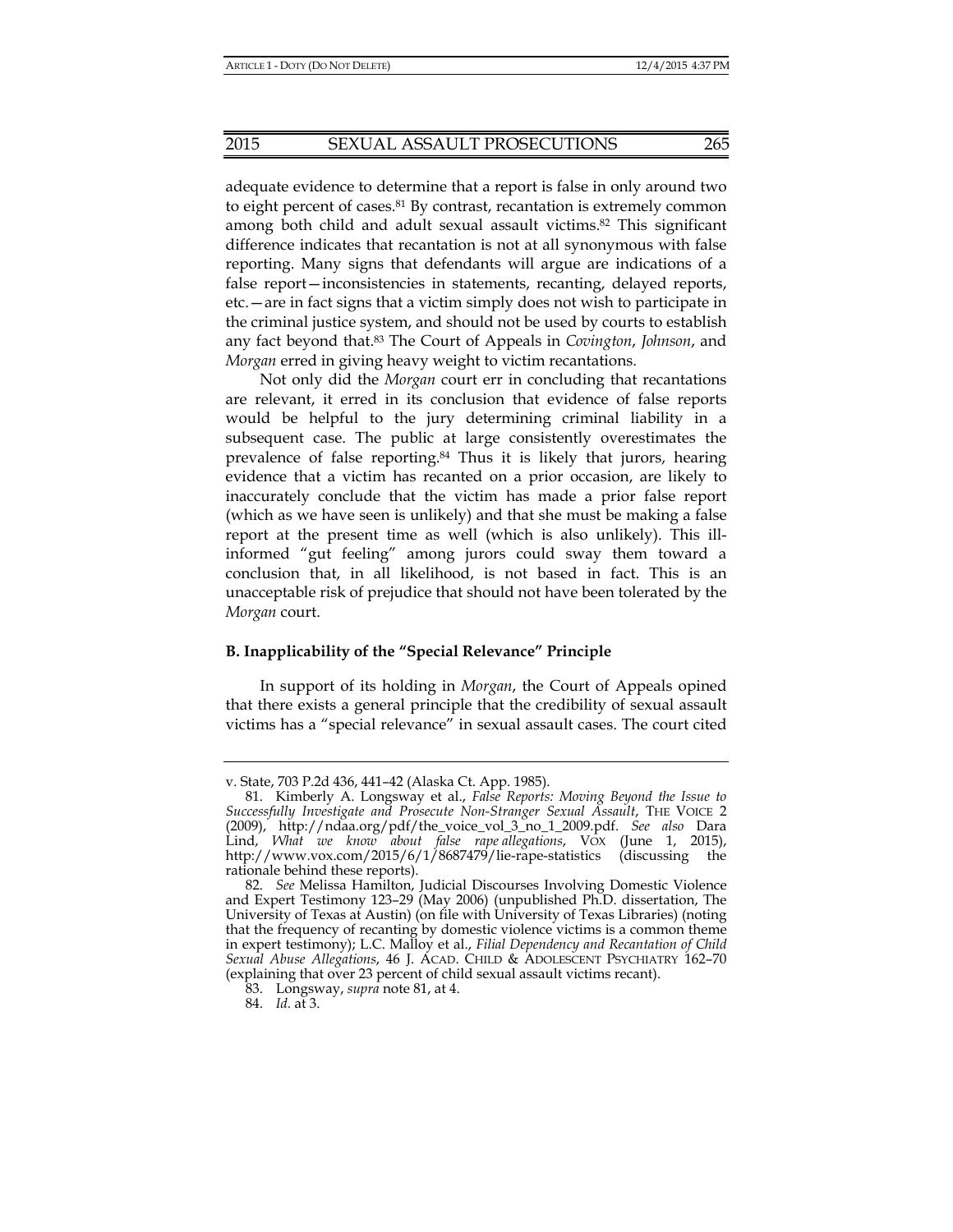opinions from Oregon, Kansas, and Texas in support of this conclusion.85 However, *Lopez v. State*, 86 a Texas opinion cited by the court, does not actually stand for this general principle.87 In fact, the Texas court specifically rejected the principle in a passage that cites *Covington v. State* as an example of the incoherent reasoning behind the principle. This passage, on which this Article could not seek to improve, is quoted here at length:

Other states have held that the Confrontation Clause requires creating a special exception for sexual offenses to allow admission of prior false accusations of abuse by the complainant despite evidentiary bars.<sup>88</sup> But the rationale behind these opinions is not at all clear. Some recurring themes are that sex offenses are somehow unique because (1) they are easily charged and difficult to disprove; (2) there are usually no witnesses to the offense, so the credibility of the complainant and defendant are more critical issues; and (3) the nature of the charge is apt to arouse sympathy and create bias. *None of these rationales persuades us to create an across-the-board exception to the Rules of Evidence for sex offenses.*

- First, sex offenses are not any easier to charge or any more difficult to disprove than any other case. In fact, often it is just the opposite.... [I]t is often extremely difficult for the victim to come forward. And these offenses are no more difficult to disprove than any other accusation. . . .
- Credibility of the witnesses is no more important in sex offenses than in any other case. Any case can involve a swearing match between two witnesses: an assault in which the defendant and the victim are alone and the defendant threatens the victim with imminent bodily injury; a kidnapping in which the defendant restrains the victim in an isolated location and the victim eventually escapes .... [T]he complainant's and the defendant's credibility are no more critical issues in sex offense cases than in any other type of case.
- Any emotions associated with sex offenses *are all the more reason to prevent admission of prior false accusations by the victim....* [V]ictims of a sexual offense... are regarded differently from the "ordinary" victim. *No other victim of any offense is so likely to be accused of*

 <sup>85.</sup> Morgan v. State, 54 P.3d 332, 336 (Alaska Ct. App. 2002).

 <sup>86. 18</sup> S.W.3d 220 (Tex. Crim. App. 2000).

 <sup>87.</sup> *Id.* at 225 (declining to create a special exception to the Rules of Evidence for sex offenses).

 <sup>88.</sup> Citing, *inter alia*, Covington v. State, 703 P.2d 436 (Alaska Ct. App. 1985).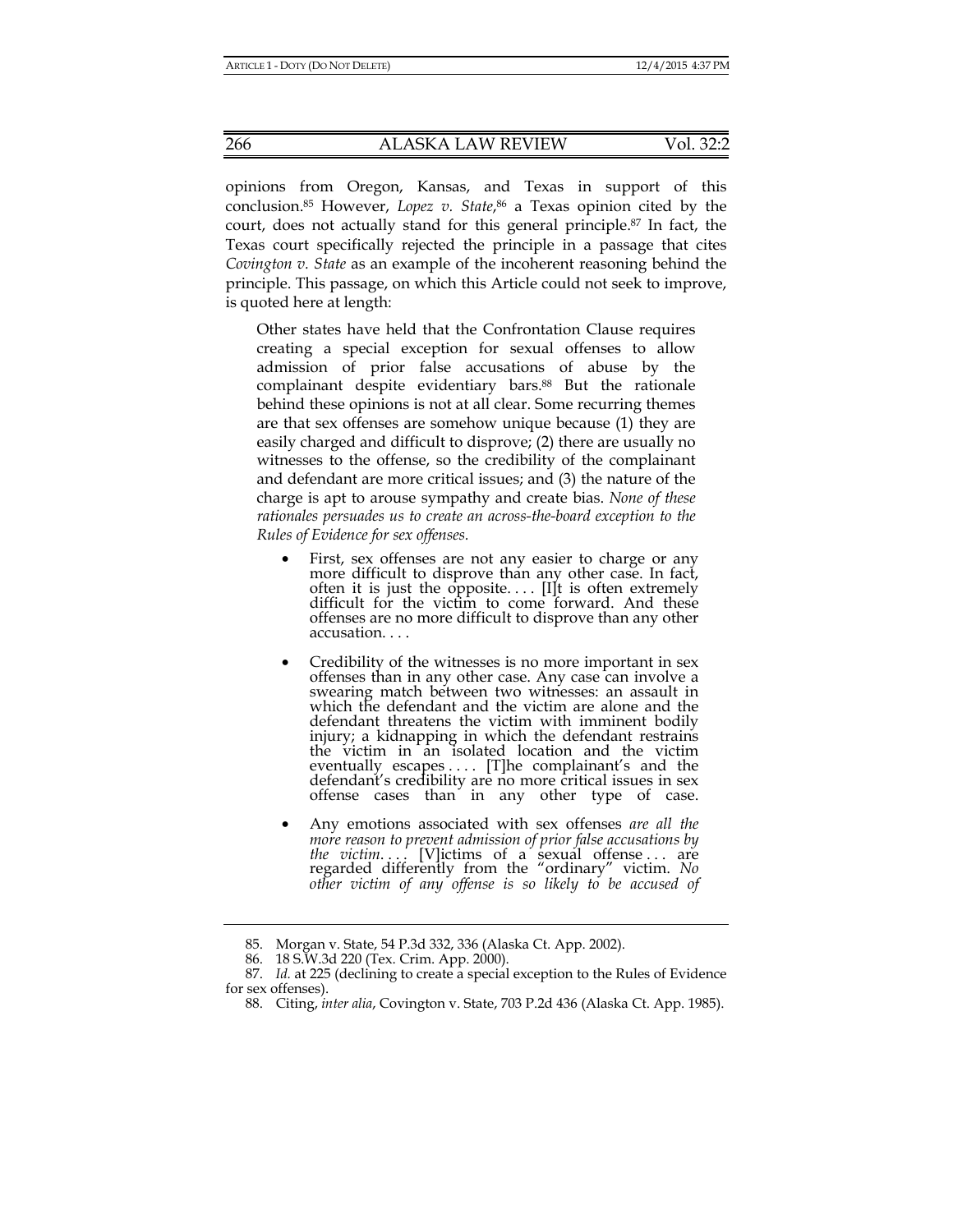*fabricating, fantasizing, or "asking for it." The increased emotional level associated with sexual offenses is all the more reason to refuse to allow the jury to be additionally confused by collateral acts of misconduct by a witness.* Indeed, that is the entire purpose behind Rule 608(b).

Legal commentators have also recognized the peculiarity of the sex-offense exception recognized in other states. Professors Goode, Wellborn, and Sharlot point out that this rule "cannot be easily squared with the dictates of Rule 608(b). Typically the probative value of such evidence flows from the inference it raises as to the complainant's propensity to make false claims – precisely the type of inference proscribed by Rule 608(b)."

We agree. . . . As the Ohio Court has pointed out, "the mere fact that an alleged rape victim made prior false allegations does not automatically mean that she is fabricating the present charge." *Prior false allegations of abuse "do not tend to prove or disprove any of the elements of rape."* 

So the out-of-state cases recognizing a "sexual offense" exception rely on nothing but generalizations, and the generalizations are just not true in every case. It makes no sense to say that certain factors will always be present in a case involving a sexual offense but will never be present in a case involving a different type of offense.89

This excerpt explains clearly and succinctly why the *Morgan* court erred in relying on a general principle that credibility has a "special relevance" in these cases. It establishes that the principle is based on absolutely no evidence, empirical or even anecdotal*.* 90 It explains that the *Morgan* decision gives defendants the right to present evidence that is, as the Texas court noted, marginally valuable and very prejudicial, inflammatory, and confusing; prior false allegations are minimally relevant to establish behavior in the current case and they can inflame the passions of jurors who are already notoriously hesitant to convict.<sup>91</sup> Finally, it demonstrates by its existence that the *Morgan* court assertion that the principle is broadly accepted is erroneous.

 <sup>89.</sup> Lopez v. State, 18 S.W.3d 220, 223–25 (Tex. Crim. App. 2000) (emphasis added) (quoting GOODE, WELLBORN & SHARLOT, TEXAS PRACTICE: GUIDE TO THE TEXAS RULES OF EVIDENCE: CIVIL AND CRIMINAL § 608.1 (1998); State v. Boggs, 588 N.E.2d 813, 816–17 (Ohio 1992)).

 <sup>90.</sup> *Id.*

 <sup>91.</sup> *Id.*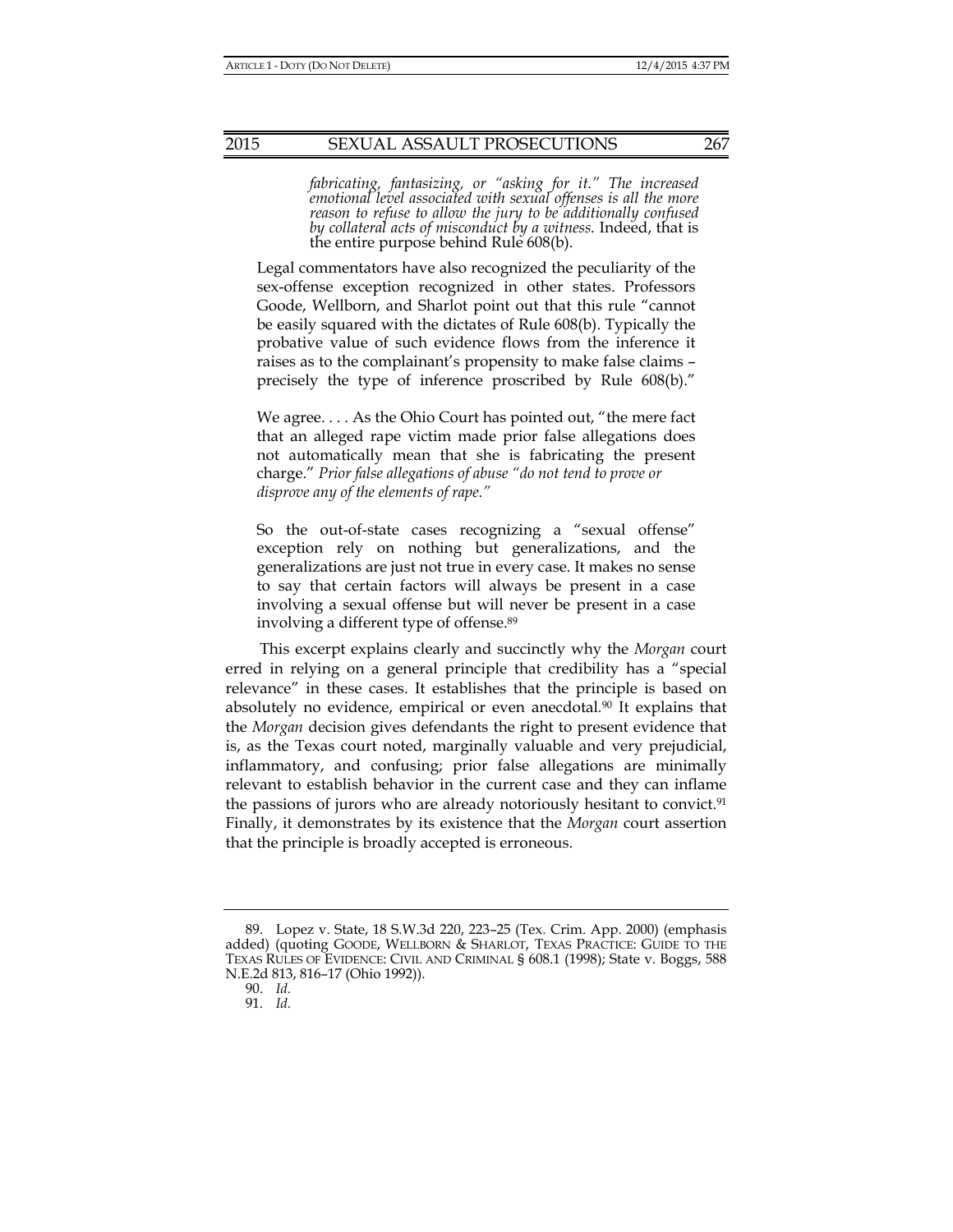## **C. The Confrontation Clause Does Not Require the Admission of this Evidence**

The Court of Appeals created the *Morgan* exception on the theory that in all sexual assault cases victim credibility has a "special relevance" and that, because of this special relevance, trial courts must admit evidence that tends to show prior false reports of sexual assault. This approach, however, is not consistent with case law on the Confrontation Clause. In *Davis v. Alaska*, 92 the United States Supreme Court held that cross-examination on specific instances of prior conduct was necessary in order to show the existence of possible bias and prejudice, but that the Confrontation Clause does not confer a right to impeach the general credibility of a witness through cross-examination on specific prior bad acts in every case.93 Applying this holding in *Boggs v. Collins*, 94 a case where the trial court refused to allow a defendant to cross-examine a rape victim about an alleged prior false accusation of rape, the Sixth Circuit Court of Appeals found that the defendant may be permitted to do so only "when [evidence of a prior false report] reveals witness bias or prejudice, but not when it is aimed solely to diminish a witness's general credibility."95 In other words, federal courts have concluded that the Confrontation Clause does not, in fact, require admission of prior false reports of sexual assault in all cases, and have explicitly rejected the notion that the Confrontation Clause permits use of such evidence to attack general credibility.

Under these holdings, the *Morgan* exception is not necessary because Rule 404(b) already satisfies the intent of the Confrontation Clause. The rule prohibits use of specific prior acts to prove general character, including general credibility, but it allows admission of specific prior acts for other purposes, including, but not limited to, proof of motive, opportunity, intent, preparation, plan, knowledge, identity, or absence of mistake or accident.96 This is precisely how the *Boggs* court applied the Confrontation Clause when it determined that "bias or prejudice" could justify admission of evidence otherwise prohibited. The *Morgan* court, then, created a redundant protection for defendants at a great cost to sexual assault victims based on a flawed interpretation of the Confrontation Clause.

 <sup>92. 415</sup> U.S. 308 (1974).

 <sup>93.</sup> *Id.* at 321 (Stewart, J., concurring).

 <sup>94. 226</sup> F.3d 728 (6th Cir. 2000).

 <sup>95.</sup> *Id.* at 736–37.

 <sup>96.</sup> *See* ALASKA R. EVID. 404(b)(1) (delineating purposes for which evidence may be submitted).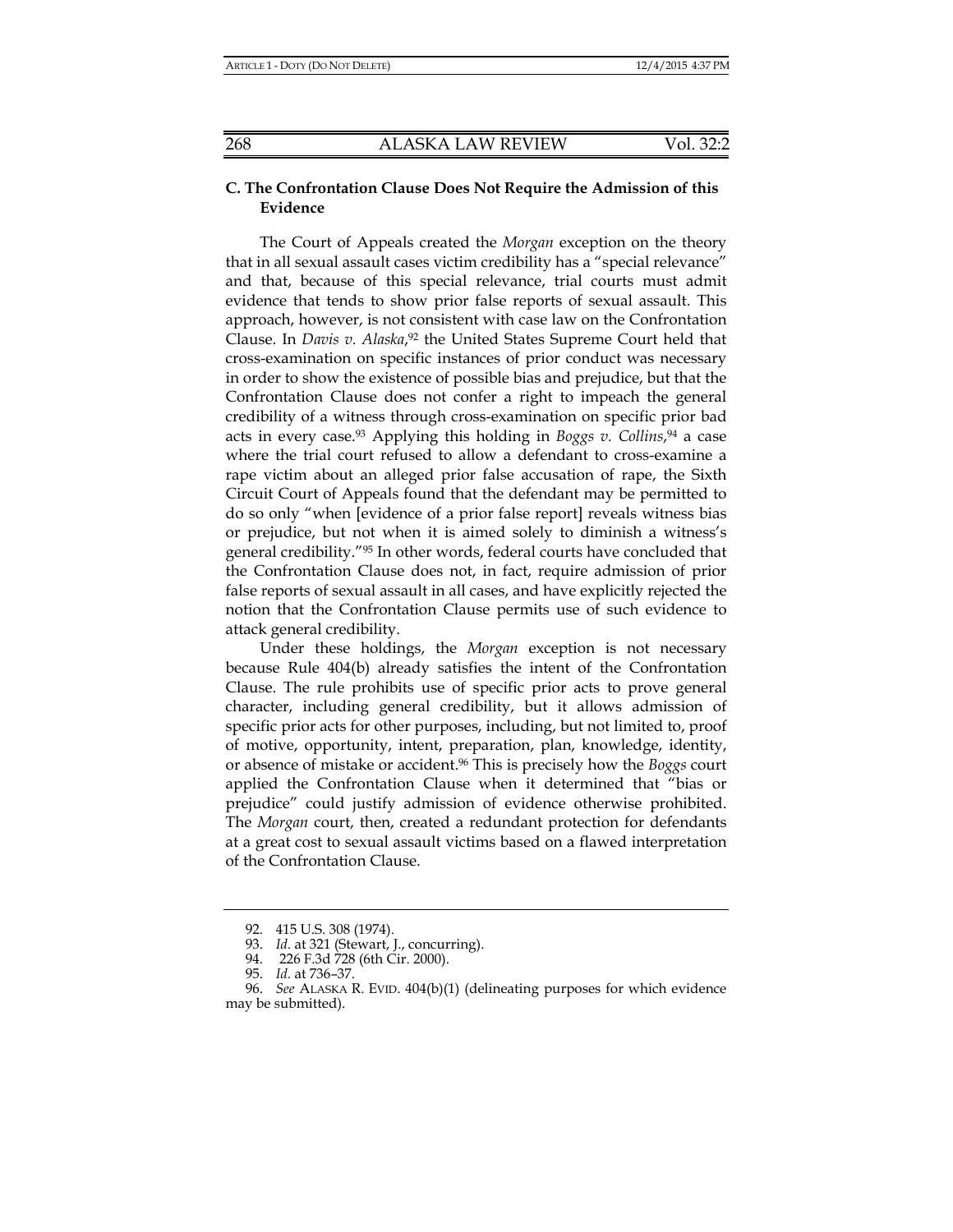## **D. The Holding Violates the Alaska Constitution's Protections for Victims**

Finally, the court's holding in *Morgan* violates victims' rights under the Alaska Constitution. In Article I, § 24, the Alaska Constitution provides that crime victims have "the right to be treated with dignity, respect, and fairness during all phases of the criminal and juvenile justice process . . . . "97 A Utah case interpreting a similar provision in the Utah Constitution explained the purpose of this constitutional right thusly:

'Victims who do survive their attack, and are brave enough to come forward, turn to their government expecting it to . . . protect the innocent .... Without the cooperation of victims and witnesses in reporting and testifying about crime, it is impossible in a free society to hold criminals accountable. When victims come forward to perform this vital service, however, they find little protection. They discover instead that they will be treated as appendages of a system appallingly out of balance. They learn that somewhere along the way the system has lost track of the simple truth that it is supposed to be fair and to protect those who obey the law while punishing those who break it. Somewhere along the way, the system began to serve lawyers and defendants, treating victims with institutionalized disinterest.' . . . Utah law now recognizes that victims have fared poorly in the criminal justice system and that they are to be more involved in the process of punishing the acts of which they became unwilling participants.<sup>98</sup>

This passage is an example of what truly should be a general principle, particularly in states like Alaska where protections for victims are explicit in the constitution—that the rights, interests, and dignity of crime victims should be balanced against, rather than subordinated to, those of criminal defendants. Such provisions recognize that constitutional protections that exist to prevent unjust imprisonment of innocent defendants should not be extended so far that bona fide crime victims are unjustly harmed. Ideally, this would require courts to balance the interests of victims against the interests of defendants when

 <sup>97.</sup> ALASKA CONST. art. I, § 24 (1959).

 <sup>98.</sup> State v. Blake, 63 P.3d 56, 60 (Utah 2002) (quoting President's Task Force on Victims of Crime, Final Report, iv (1982). *See also* Paul Cassell, *Balancing the Scales of Justice: The Case for and the Effects of Utah's Victims' Rights Amendment*, 1994 UTAH L. REV. 1373, 1379 (1994) (quoting President's Task Force on Victims of Crime, Final Report, iv (1982)).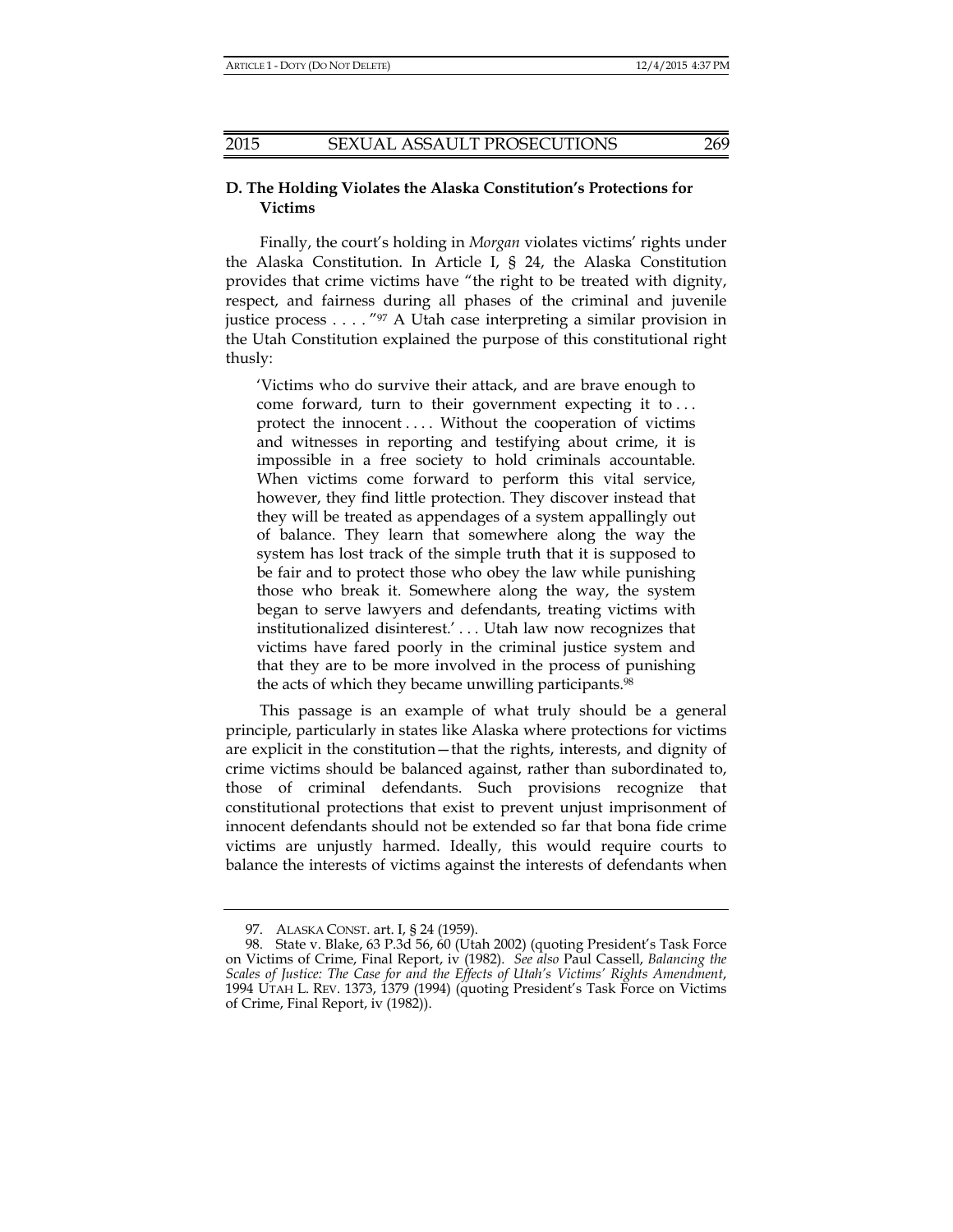extending the protections of the constitution.

The *Morgan* court applied no such balancing test and in doing so undermined the purpose of Alaska's constitution.<sup>99</sup> As the Texas court explained, evidence of prior false reports—even if it is accurate—has the potential to be inflammatory and confusing for jurors.100 A single prior instance where a victim made an allegedly false report, unlike admissible opinion testimony that a crime victim is a dishonest person, is minimally probative of the truth or falsity of the charges in a current case. Thus, the evidence has minimal legitimate value in helping jurors establish the truth. The evidence has substantial illegitimate value, however, to a defendant who wishes to prevent a trial by embarrassing the victim, threatening to call the victim a liar in court, and shifting the focus of the allegations from the defendant's recent misconduct to the victim's past conduct. Because allowing the admission of prior allegedly false reports by sexual assault victims provides the defendant only minimally legitimate benefit at significant risk of unjust harm to a victim, the court in *Morgan* created an unconstitutional exception to the Alaska Rules of Evidence.

## **V. A PETITION FOR CHANGE**

The law must be changed—and quickly. *Morgan* provides criminal defendants with a legally indefensible weapon with which to attack their victims, and does not help courts or juries determine the truth. It serves no just purpose, and yet has the potential to cause significant additional harm to a vulnerable group of people.

The following proposed legislation, if adopted, would be ideal given the concerns outlined in this Article:

The Legislature, having found that the credibility of sexual assault or sexual abuse victims is not a matter of special relevance in prosecutions for sexual assault, sexual abuse, attempted sexual assault, or attempted sexual abuse, hereby passes the following:

(a) In prosecutions for the crimes of sexual assault in any degree, sexual abuse of a minor in any degree, unlawful exploitation of a minor, or an attempt to commit any of these crimes, evidence that the complaining witness has made a prior report of sexual

 <sup>99.</sup> *See* Morgan v. State, 54 P.3d 332, 336 (Alaska Ct. App. 2002) (asserting the proper burden without mentioning a balancing approach).

 <sup>100.</sup> Lopez v. State, 18 S.W.3d 220, 224 (Tex. Crim. App. 2000). *See* Longsway, *supra* note 81.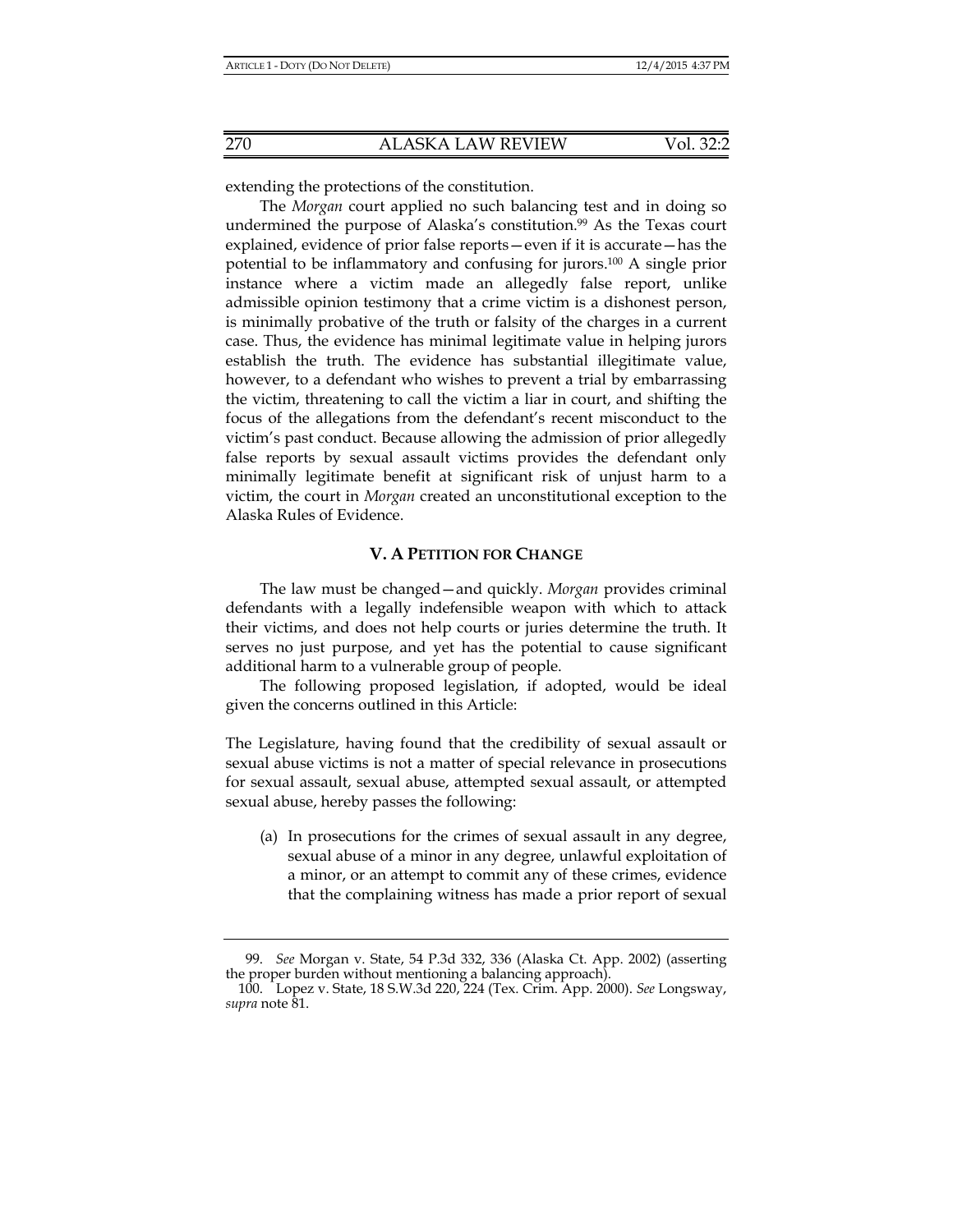## 2015 SEXUAL ASSAULT PROSECUTIONS 271

assault in any degree, sexual abuse of a minor in any degree, or unlawful exploitation of a minor in any degree may not be admitted nor may reference be made to it in the presence of the jury except as provided in this section.

- (b) When the defendant seeks to admit the evidence for any purpose, the defendant shall apply for an order of the court not later than five days before the trial or at a later time as the court may, for good cause shown, permit.
- (c) After the application is made, the court shall conduct a hearing in camera to determine the admissibility of the evidence. The evidence shall only be deemed admissible if the court finds that evidence offered by the defendant is relevant, that the probative value of the evidence offered is not outweighed by the probability that its admission will create undue prejudice, confusion of the issues, or unwarranted invasion of the privacy of the complaining witness, that the evidence otherwise complies with all laws, regulations, and rules governing the admission of evidence, and that the defendant has proved by clear and convincing evidence that:
	- 1) the complaining witness has made a prior report of sexual assault;
	- 2) the report was false; and
	- 3) the complaining witness knew the report was false.
- (d) A prior report of sexual assault in any degree, sexual abuse of a minor in any degree, unlawful exploitation of a minor in any degree, or an attempt to commit any of these crimes is "false" for purposes of this section if the evidence presented to the court is establishes that the incident reported did not, in fact, occur. Recantation, delayed report, non-cooperation with law enforcement, and/or lack of evidence corroborating the complaining witness's prior report are not adequate to establish that a report is false under this section.
- (e) Evidence otherwise admissible under this section shall not be admitted if the prior report was made more than five years before the date of the present offense.
- (f) In this section "complaining witness" means the alleged victim of the crime charged, the prosecution of which is subject to this section.